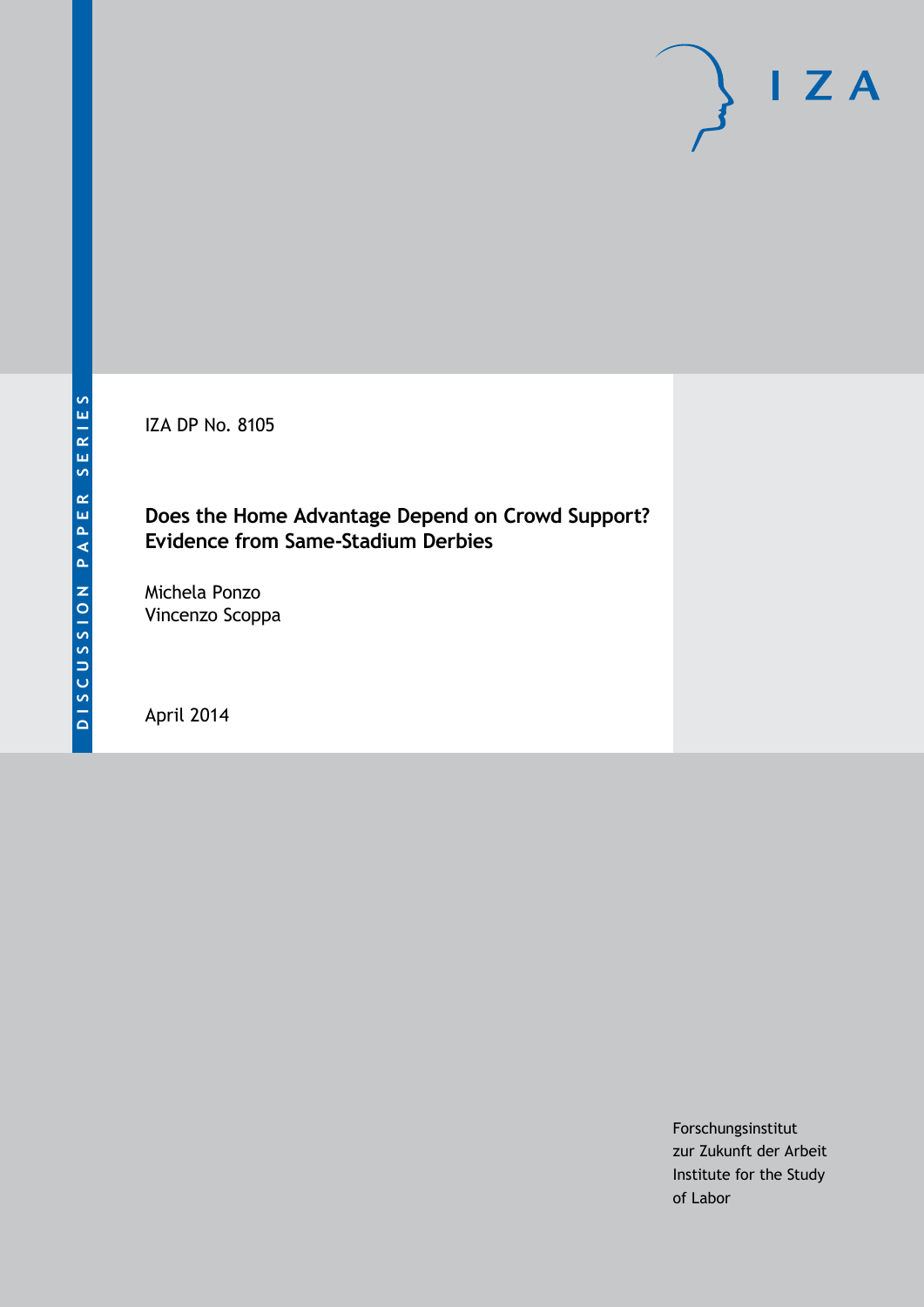# **Does the Home Advantage Depend on Crowd Support? Evidence from Same-Stadium Derbies**

## **Michela Ponzo**

*University of Naples Federico II*

#### **Vincenzo Scoppa**

*University of Calabria and IZA*

## Discussion Paper No. 8105 April 2014

IZA

P.O. Box 7240 53072 Bonn **Germany** 

Phone: +49-228-3894-0 Fax: +49-228-3894-180 E-mail: [iza@iza.org](mailto:iza@iza.org)

Any opinions expressed here are those of the author(s) and not those of IZA. Research published in this series may include views on policy, but the institute itself takes no institutional policy positions. The IZA research network is committed to the IZA Guiding Principles of Research Integrity.

The Institute for the Study of Labor (IZA) in Bonn is a local and virtual international research center and a place of communication between science, politics and business. IZA is an independent nonprofit organization supported by Deutsche Post Foundation. The center is associated with the University of Bonn and offers a stimulating research environment through its international network, workshops and conferences, data service, project support, research visits and doctoral program. IZA engages in (i) original and internationally competitive research in all fields of labor economics, (ii) development of policy concepts, and (iii) dissemination of research results and concepts to the interested public.

<span id="page-1-0"></span>IZA Discussion Papers often represent preliminary work and are circulated to encourage discussion. Citation of such a paper should account for its provisional character. A revised version may be available directly from the author.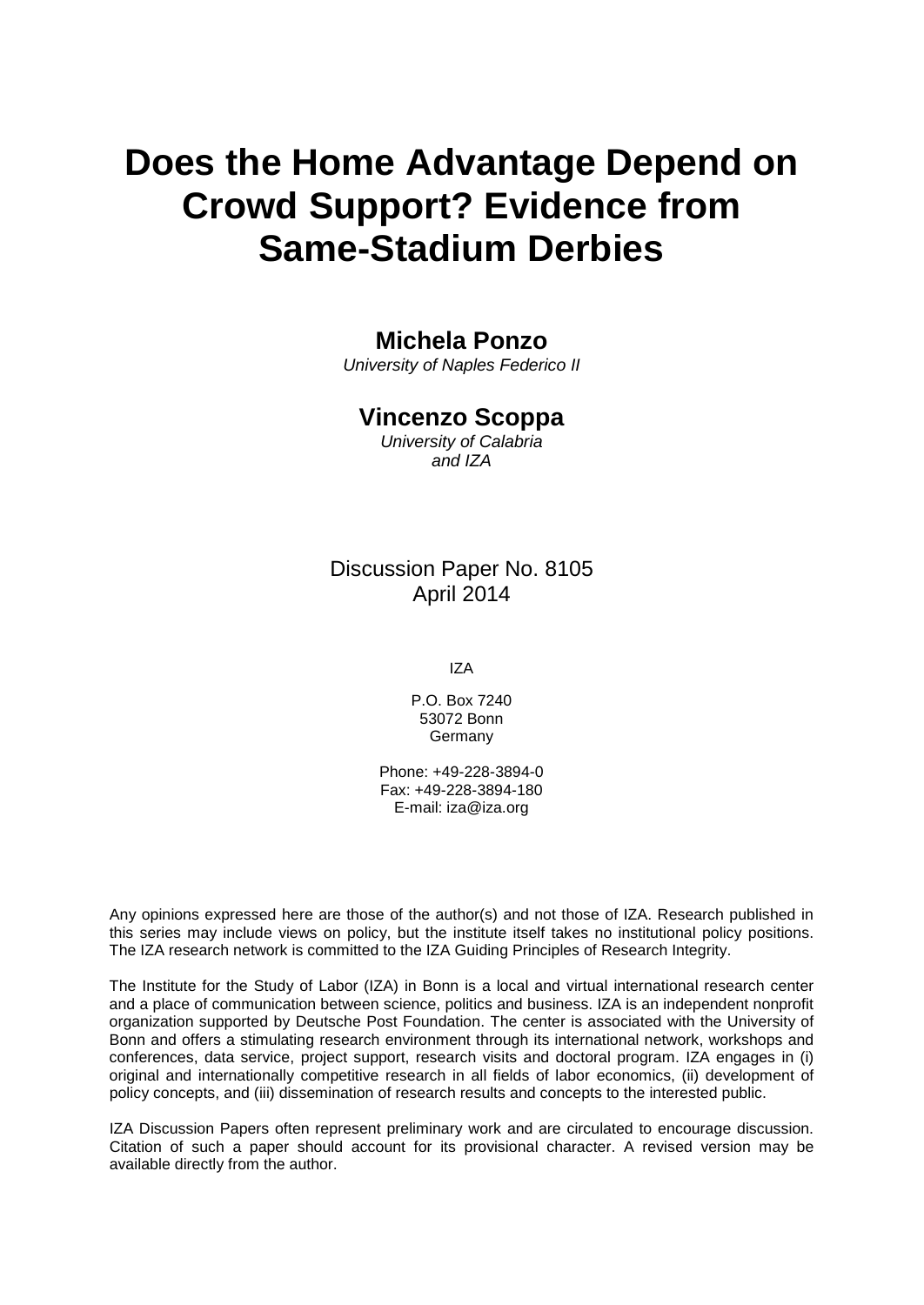IZA Discussion Paper No. 8105 April 2014

# **ABSTRACT**

## **Does the Home Advantage Depend on Crowd Support? Evidence from Same-Stadium Derbies[\\*](#page-1-0)**

We investigate to what extent crowd support contributes to the home advantage in soccer, disentangling this effect from other mechanisms such as players' familiarity with the stadium and travel fatigue. To evaluate the relevance of crowd support in determining home advantage we analyze same-stadium derbies (matches among teams that share the same stadium) in which teams enjoy different levels of support from the crowd – the home team has many more supporters, mainly because of season ticket holders – while teams do not differ in terms of travel fatigue or familiarity with the stadium. Our estimation results suggest the existence of a sizable crowd support's effect on the home advantage generated both through the influence on referee's decisions and through the encouragement of players' performance.

JEL Classification: D89, L83, D81

Keywords: soccer, home advantage, crowd support, social pressure, team performance, attendance, travel fatigue, stadium familiarity, referee home bias

Corresponding author:

Vincenzo Scoppa Dipartimento di Economia, Statistica e Finanza Università della Calabria Via Ponte Bucci 87036 Arcavacata di Rende (CS) Italy E-mail: [v.scoppa@unical.it](mailto:v.scoppa@unical.it)

We would like to thank Vincenzo Carrieri, Maria De Paola, Sabrina Giordano, Andrea Ottolina, Pier Francesco Perri for useful comments and suggestions.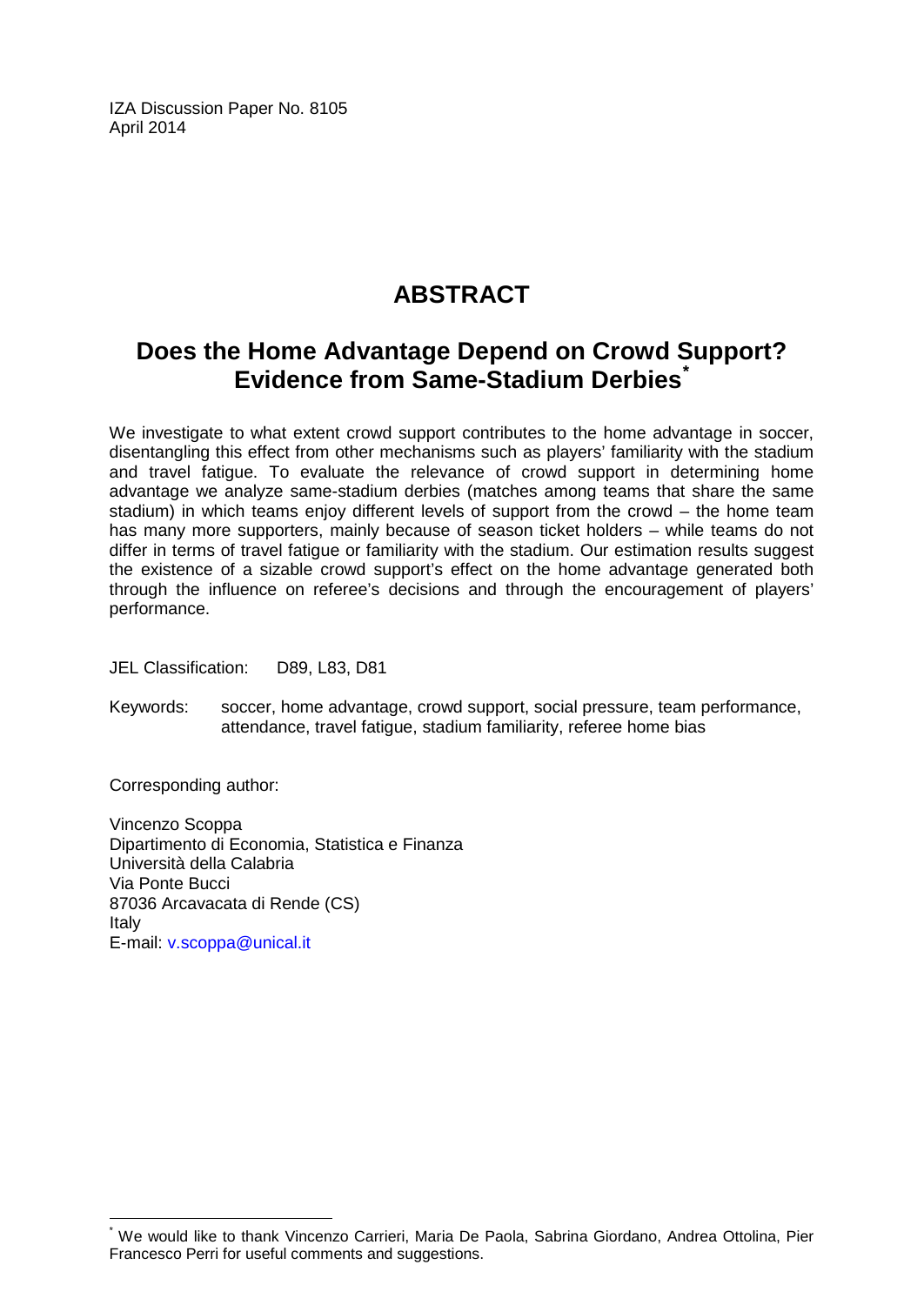#### *1. Introduction*

Home advantage – the tendency for the home team to win more often than the visiting team – is one of the best documented phenomenon in soccer and in sports in general (for surveys, see Courneya and Carron, 1992; Nevill and Holder, 1999; Pollard and Pollard, 2005). However, the determinants of the home advantage have been difficult to identify. Three main factors have been recognized and empirically analyzed in the literature: crowd support; familiarity with the stadium; travel fatigue.  $\frac{1}{1}$ 

As regards the first mechanism, the home team typically receives a stronger support from the crowd, which tend to stimulate players' effort and energy and lead them to perform better. In addition, the noise and the reactions of the crowd tend to subconsciously influence the referee's decisions in favor of the home team.

To evaluate the strength of this mechanism, some studies have examined the association between crowd size and team performance. The evidence is somewhat mixed. Pollard and Pollard (2005) show no difference in the magnitude of the home advantage despite considerable differences in crowd size between the first and second division in the leagues of Germany, England, France, Spain and Italy. Similarly, Pollard (1986) and Clarke and Norman (1995) find that the home advantage varies little over the four divisions in England. Using a different approach, Salminen (1993) and Strauss (2002) have shown that spectators' support (for example, cheering) for the home team is not related to home team success.

In contrast to these findings, Agnew and Carron (1994) found a positive association between crowd density and the home advantage. Moreover, Pollard (2006) argues that the drop in the home advantage during the 1990s in England could be due to mandatory requirement for all-seater accomodation in stadiums implying less dense and more expensive seating, leading to less crowd support.

More clear evidence exists on the home bias of officials' decisions, which represents an indirect effect of the crowd operating through the referee. Many studies have shown that referees can be subconsciously influenced by the noise of a large crowd in the stadium and react by favoring the home team, awarding more penalties and less disciplinary sanctions to the home team or conceding more injury time to it when is behind (Nevill et al. 2002; Garicano et al., 2005; Dohmen, 2008; Sutter and Kocher, 2004; Scoppa, 2008; Dawson and Dobson, 2010; Page and Page, 2010).

The second cause of the home advantage originates from the familiarity with the stadium: home team players are generally more familiar with their own venue in terms of dimensions, playing surfaces, and other physical features, and exhibit greater confidence when playing in a more familiar environment. The existing evidence shows that teams playing on unusual larger or smaller playing surfaces or on artificial surfaces (rather than on grass) enjoy an additional advantage compared with other teams whose home grounds are more standard suggesting the possible advantage gained by the home team on these pitches (Clarke and Norman, 1995; Barnett and Hilditch, 1993). Furthermore, the home advantage seems to be reduced when a team moves to a new stadium probably due to the loss of familiarity with home playing

<span id="page-3-0"></span> $1$  A fourth factor – considered for other sports – is represented by some specific rules of sport that tend to favor the home team. However, this asymmetry does not apply to soccer: rules are identical for the home and the visiting team (Pollard, 2006).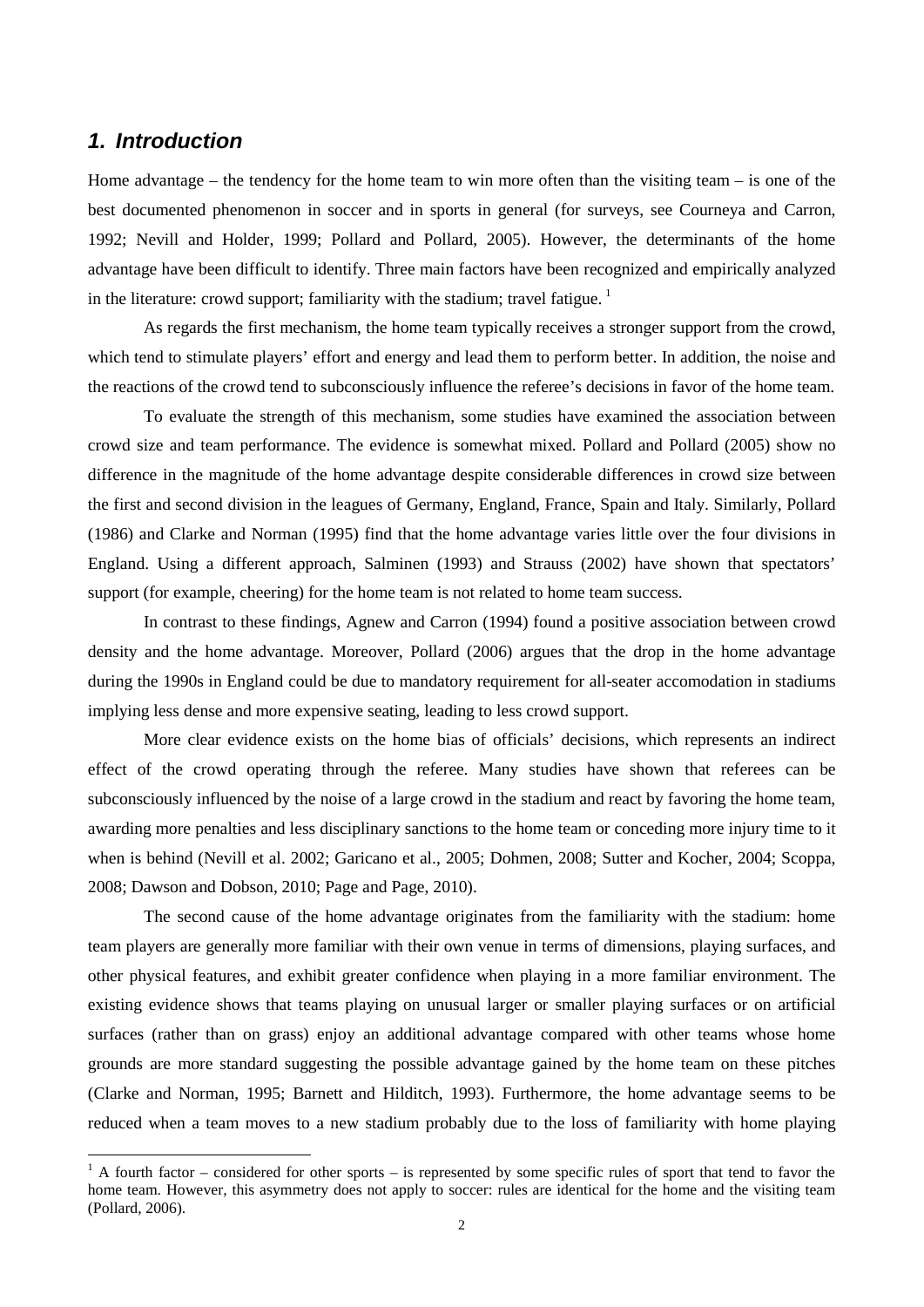conditions (Pollard, [2](#page-3-0)002).<sup>2</sup> In contrast, Loughead, Carron, Bray and Kim (2003) found that the home advantage did not change after teams relocate to a new venue.

Finally, researchers have analyzed the role of travel fatigue in the home advantage, arising from the fact that the away team has the disadvantage of traveling and suffer from disruption of the preparation. The evidence on this aspect is quite robust. Oberhofer, Philippovich and Winner (2010) analyze if team performance in soccer is related to the distance from the home location and the away playing venue. They use data from German Football Premier League and show that team performance (measured in terms of scored and conceded goals) decreases with the distance to the playing venue. Similar findings are also confirmed in a study of the English Premier League matches (Clarke and Norman, 1995) showing that the home advantage increases with the distance travelled by away teams. In an analysis of the Australian League, Goumas (2014) finds evidence that in soccer competitions where time zones are crossed, travel effects, such as jet lag, may play an even greater role in home advantage than crowd support. In the same vein, Nichols (2014) studies US National Football League matches and finds that visiting teams traveling from longer distances (and in particular from west to east, crossing at least one time zone) appear to experience poorer performance.

Some authors (Brown et al., 2002; Pollard, 1986) have suggested that the higher home advantage in European and international competitions could be related to the larger distances travelled by away teams whose players are tired after long travelling. Furthermore, the reduction of the home advantage in recent times could be due to the fact that travel has become easier and more comfortable during this period.

All in all, although the evidence on the existence of the home advantage is solid, the mechanisms through which it operates are still unclear and in particular the empirical evidence is not conclusive on the relative relevance of crowd support, travel fatigue and stadium familiarity (Courneya & Carron, 1992; Pollard and Pollard, 2005).

The purpose of the paper is an attempt to evaluate the relative weight of these mechanisms in soccer. Specifically, in order to identify the role of crowd support – as distinguished from other factors – in this paper we exploit the fact that a number of teams (from the large cities of Rome, Milan, Turin, Genoa and Verona) in the Italian "Serie A" share the same stadium: when playing one against the other – in so-called "same-stadium derbies" – players of both teams are familiar with the pitch and facilities and, in addition, they suffer no travel fatigue and no interruption of preparation.

The only difference in a derby between, for example, Milan and Inter is that when Milan is the home team, because of season ticket holders and reservations for home team's supporters in the sale of tickets, only a sector of the stadium is reserved for visiting team's supporters. As a consequence, Milan enjoys much more crowd support than Inter. Therefore, by analyzing the existence of the home advantage in same-stadium

<span id="page-4-0"></span> $2$  A recent study by Neave and Wolfson (2003) refers also to a psychological trait as "territoriality", that is "the protective response to the invasion of one's perceived territory" and show that football players experience higher testosterone concentrations at home matches than away which increases their aggression and allows them to perform better.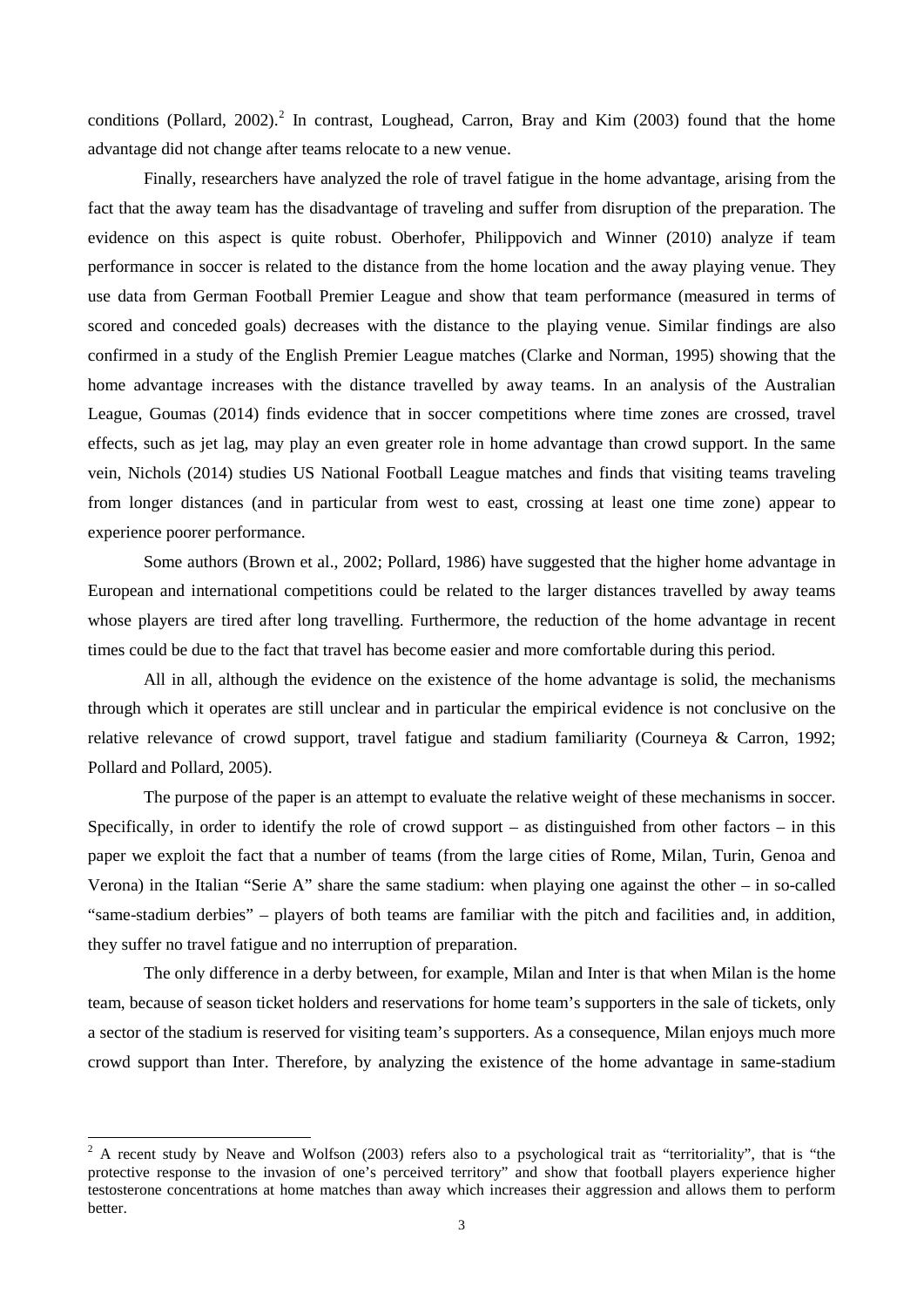derbies we are able to neutralize the other two factors (familiarity with the venue and travel fatigue) and identify the "pure" effect of the crowd support.

A recent study of Van de Ven (2011) investigates how crowd support contributes to the home advantage in derbies using the same idea that we exploit and data from the derbies of Milan and Rome. The author shows, surprisingly, that crowd support does not play any role in the home advantage and thus he argues that it is determined by travel fatigue and familiarity with the stadium. However, some features of this study could have affected its results: the author uses only a limited sample (64 matches), carries out t-test comparisons with "ad hoc" chosen teams, and does not use a regression analysis to control for other possible determinants of team performance. In sharp contrast, we do find that crowd support in same stadium derbies is an important determinant of team performance.

The paper is organized in the following way. Section 2 describes the dataset we use and presents some descriptive statistics. In Section 3 we carry out the empirical analysis, both for normal matches and for same stadium derbies. In Section 4 we focus on the referee's decisions. Section 5 concludes.

#### *2. Data and Descriptive Statistics*

In the attempt to curb violence related to soccer events, especially after the tragedy of the Heysel Stadium in 1985,<sup>[3](#page-4-0)</sup> in the early Nineties Italian stadiums were required all-seater accommodations and separate sectors between home and visiting supporters. The modernization of stadiums was also favored by the organization of the World Cup in Italy in 1990.

Given the neat separation between home and visiting supporters, in a typical match a large number of seats are reserved to the home team's season ticket holders; for the remaining seats, home teams – in charge of ticket sales – tend to favor their own supporters above that of away fans. Thus, only a part of the stadium is reserved to visiting supporters.

The disparity in the crowd supporting the home and the visiting team is the first element we exploit in our estimation strategy. The second element we take advantage of is the fact that in same stadium derbies – in contrast to other matches – there are no differences among teams in travel fatigue and in familiarity with the stadium. Therefore, in analyzing the performance of home and away teams in derbies – controlling for measures of teams' quality – we can safely relate any existing difference to crowd support, disentangling this effect from those related to travel fatigue and familiarity with the stadium.

Furthermore, we are able to compare the outcomes of teams in same-stadium derbies with the performance in "normal" matches that incorporate all the mechanisms affecting the home advantage. Therefore, any significant difference in the home advantage between these types of matches is suggestive of an impact due to travel fatigue and stadium familiarity.

In our empirical analysis we use two samples of data: 1) all the matches from 22 seasons of the Italian soccer league "Serie A" from 1991-1992 to 2012-2013; 2) the matches from same-stadium derbies

<span id="page-5-0"></span><sup>&</sup>lt;sup>3</sup> Before the start of the 1985 European Cup Final between Juventus of Italy and Liverpool of England on 29 May 1985 in Brussels, a group of Liverpool fans breached a fence separating them from Juventus fans: escaping fans were pressed against a wall causing 39 deaths and about 600 injured.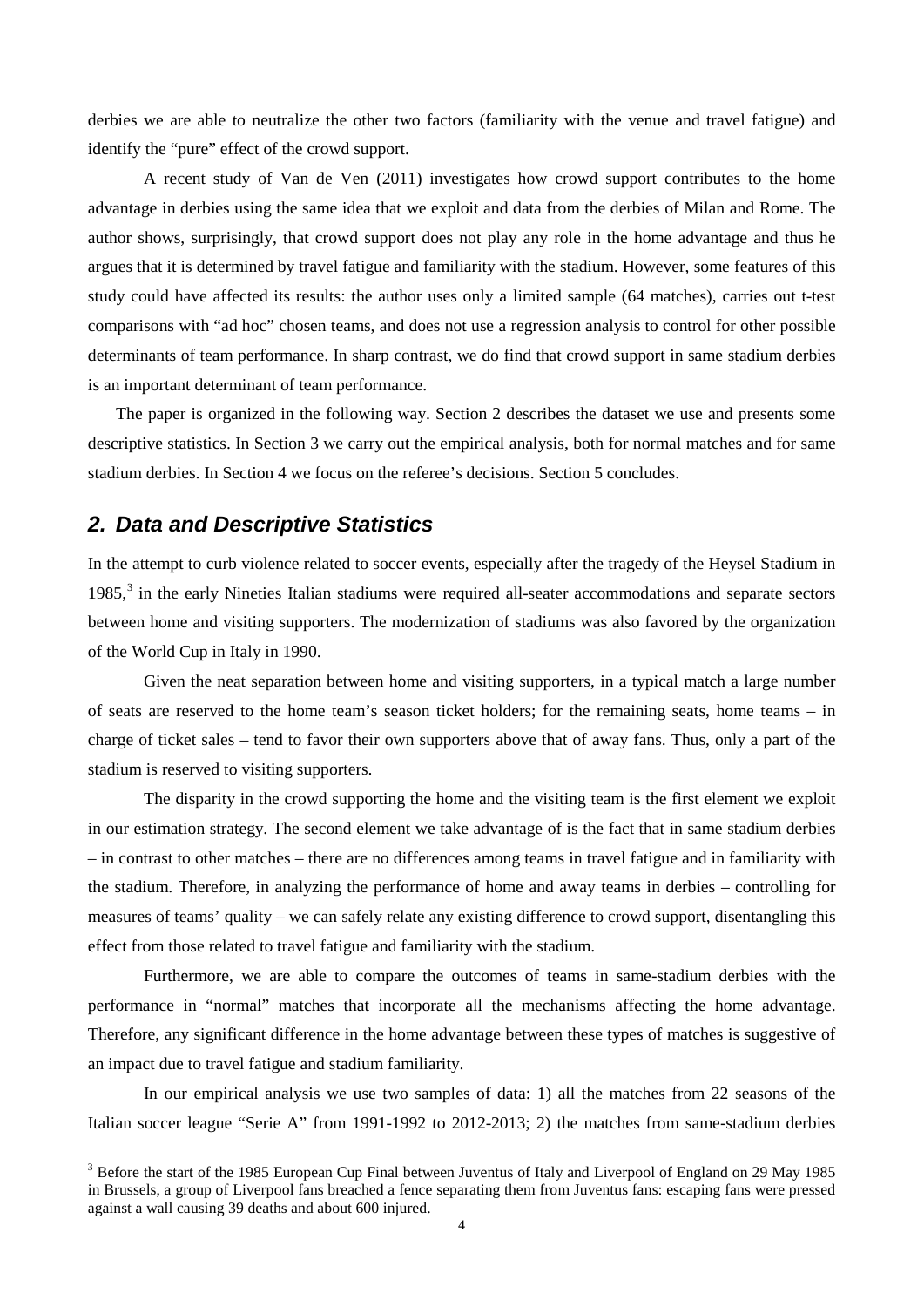played in the same 22 seasons. Our data have been collected from the websites of two leading Italian newspapers: "*La Stampa*" and "*La Gazzetta dello Sport*".

The Italian "Serie A" until the season 2003-2004 was composed by 18 teams, while in the following seasons there were 20 teams. In each season, teams played each other twice (both as the home and visiting team) for a total of 3[4](#page-5-0) matches before 2003-04 and 38 matches after 2003-04.<sup>4</sup> Therefore, we observe 7,398 matches. For each match we have available data on teams, goals scored, goals conceded, the place and the date when each game was played. For same stadium derbies we also collected penalties, yellow and red cards.

Team performance is measured using different indicators of the outcome obtained on the pitch: the number of points gained in each match by the teams (*Points*), the difference (*Goals Difference*) between the number of *Goals Scored* and the number of *Goals Conceded*. According to the rules of soccer, teams are awarded 3 points if they win a game, 1 point in case of draw and 0 points if they lose. The sum of the points obtained in each game determines the final ranking.

In order to explain team performance, we consider a number of alternative variables that capture differences in the quality of opposing teams and some measures of past performance: the difference in the ranking positions before the current match between the two teams (*Ranking Difference*); the difference in the total points (*Total Points Difference*) earned by the two teams in the season excluding the current match; the difference in points earned by the two teams, respectively, in the latest 4, 8 and 12 matches. Since these measures are highly correlated, to avoid collinearity we use them separately in our regressions.

Descriptive statistics for all the matches are reported in Table 1.

| Variable                      | <b>Obs</b> | Mean     | Std. Dev. | Min      | Max  |
|-------------------------------|------------|----------|-----------|----------|------|
| Year                          | 7398       | 2002.085 | 6.379     | 1991     | 2012 |
| Goals Home                    | 7398       | 1.529    | 1.237     | 0        | 8    |
| Goals Visitor                 | 7398       | 1.065    | 1.062     | $\theta$ | 8    |
| <b>Goals Difference</b>       | 7329       | 0.438    | 1.523     | -4       | 4    |
| Points Home                   | 7398       | 1.707    | 1.274     | $\Omega$ | 3    |
| Points Visitor                | 7398       | 1.001    | 1.191     | $\theta$ | 3    |
| Tot. Points Difference        | 7398       | $-0.706$ | 20.328    | $-70$    | 68   |
| <b>Ranking Difference</b>     | 7398       | $-0.002$ | 7.941     | $-19$    | 19   |
| Points Difference (Latest 4)  | 7191       | $-0.255$ | 3.727     | $-11$    | 12   |
| Points Difference (Latest 8)  | 7191       | $-0.345$ | 5.710     | $-20$    | 20   |
| Points Difference (Latest 12) | 7191       | $-0.287$ | 7.382     | $-31$    | 26   |

**Table 1. Descriptive Statistics. All matches in 22 seasons (1991-1992 to 2012-2013)**

Source: *La Stampa* and *La Gazzetta dello Sport* websites.

The difference between *Points Home* and *Points Visitor* is 0.706, highly statistically significant. One way to measure the home advantage is to determine the proportion of points earned by the home team with respect to the total points awarded. In our sample, the proportion of points for the home team is 63%, a ratio in line with other main European championships (Pollard and Pollard, 2005). The *Goals Difference* between home and visitor is 0.438.

<span id="page-6-0"></span><sup>&</sup>lt;sup>4</sup> In the first half of the season each team plays once against all its opponents, while in the second half each team plays in the exact same order against the same teams, but a home game played in the first half will be an away game in the second half, and vice versa.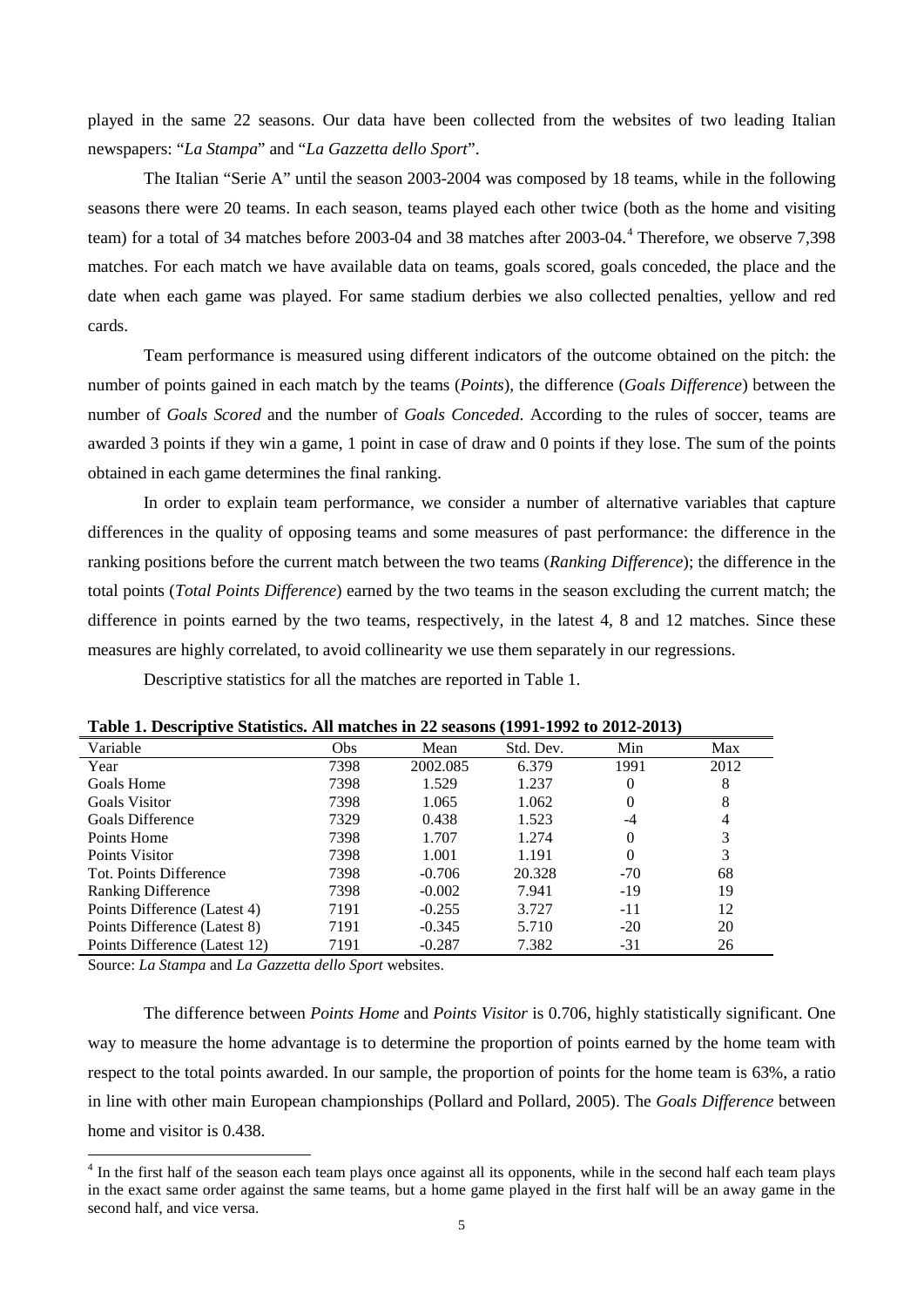In Table 2 we show descriptive statistics for same-stadium derbies. We observe derbies in Milan and Rome for all the 22 seasons (2 matches for each season); Turin for 10; Genoa for 9; Verona for 1, for a total of 128 observations.<sup>[5](#page-6-0)</sup> The difference between the home and the visiting team in Points  $(0.44)$  and in Goals (0.20) is large, although less pronounced than in normal matches.

| Variable                      | Obs | Mean     | Std. Dev. | Min   | Max |
|-------------------------------|-----|----------|-----------|-------|-----|
| Goals Home                    | 128 | 1.430    | 1.175     | O     |     |
| <b>Goals Visitor</b>          | 128 | 1.242    | 1.114     |       | h   |
| Goals Difference              | 128 | 0.219    | 1.374     | $-3$  |     |
| Points Home                   | 128 | 1.563    | 1.272     | 0     |     |
| Points Visitor                | 128 | 1.117    | 1.214     |       |     |
| Tot. Points Difference        | 128 | $-0.445$ | 18.547    | -48   | 48  |
| <b>Ranking Difference</b>     | 128 | 0.000    | 6.690     | $-17$ | 17  |
| Points Difference (Latest 4)  | 128 | $-0.312$ | 3.751     | -11   | 8   |
| Points Difference (Latest 8)  | 128 | $-0.594$ | 5.539     | -18   | 16  |
| Points Difference (Latest 12) | 128 | $-0.492$ | 7.469     | -18   | 20  |

| Table 2. Descriptive Statistics - Same Stadium Derbies |  |  |  |
|--------------------------------------------------------|--|--|--|
|--------------------------------------------------------|--|--|--|

Notes: Only same stadium derbies in 22 seasons. Source: *La Stampa* and *La Gazzetta dello Sport*.

#### *3. Home Advantage in Derbies and in Other Matches: Empirical Results*

In this Section, to evaluate the extent of the home advantage, we estimate the impact of playing at home on team performance using as dependent variable firstly *Points Home* – estimating an Ordered Probit Model given the ordinal nature of this variable (win, draw and loss) – and then *Goals Difference* – estimating with OLS. In both cases, we contrast the effect of playing at home in normal matches with that emerging in samestadium derbies.

Following Garicano and Palacios-Huerta (2005) we consider each match twice, from the perspective of the home team and from the perspective of the visiting team, clustering standard errors at the match level. As a robustness check, we choose to randomly assign each match either to the home or to the visiting team considering each match only once. As we will show below, the results we find using the second procedure are almost identical.

To capture the home advantage we simply use the dummy *Home* (equal to one if the game is played at home and zero if it is played away). We do not have information on crowd size or on the number of supporters of each team. Although some studies proxy the home factor with the crowd size (or crowd density, the number of people relative to the stadium's capacity), we believe that the use of crowd size measures could lead to several estimation biases, since crowd size is likely correlated either to the quality of the home team or to the quality of the visiting team. In fact, if the home team is performing well, crowd size tends to be larger: thus, it is hard to distinguish the impact on the outcome of a stronger team from the effect of a larger crowd, creating an upward bias; on the other hand, crowd size could be greater when the visiting team is a high quality team or has many top players, imparting a downward bias on the estimated effect.

<span id="page-7-0"></span><sup>&</sup>lt;sup>5</sup> Same-stadium derbies are matches between Milan vs. Internazionale (in Milan); Juventus vs. Turin (Turin); Rome vs. Lazio (Rome); Genoa vs. Sampdoria (Genoa); Verona vs. Chievo Verona (Verona). Some of these teams are not top clubs and played in Serie A only for a few seasons. Since the season 2011-2012 Juventus has its own stadium and the matches against Turin are no longer considered "same-stadium derbies".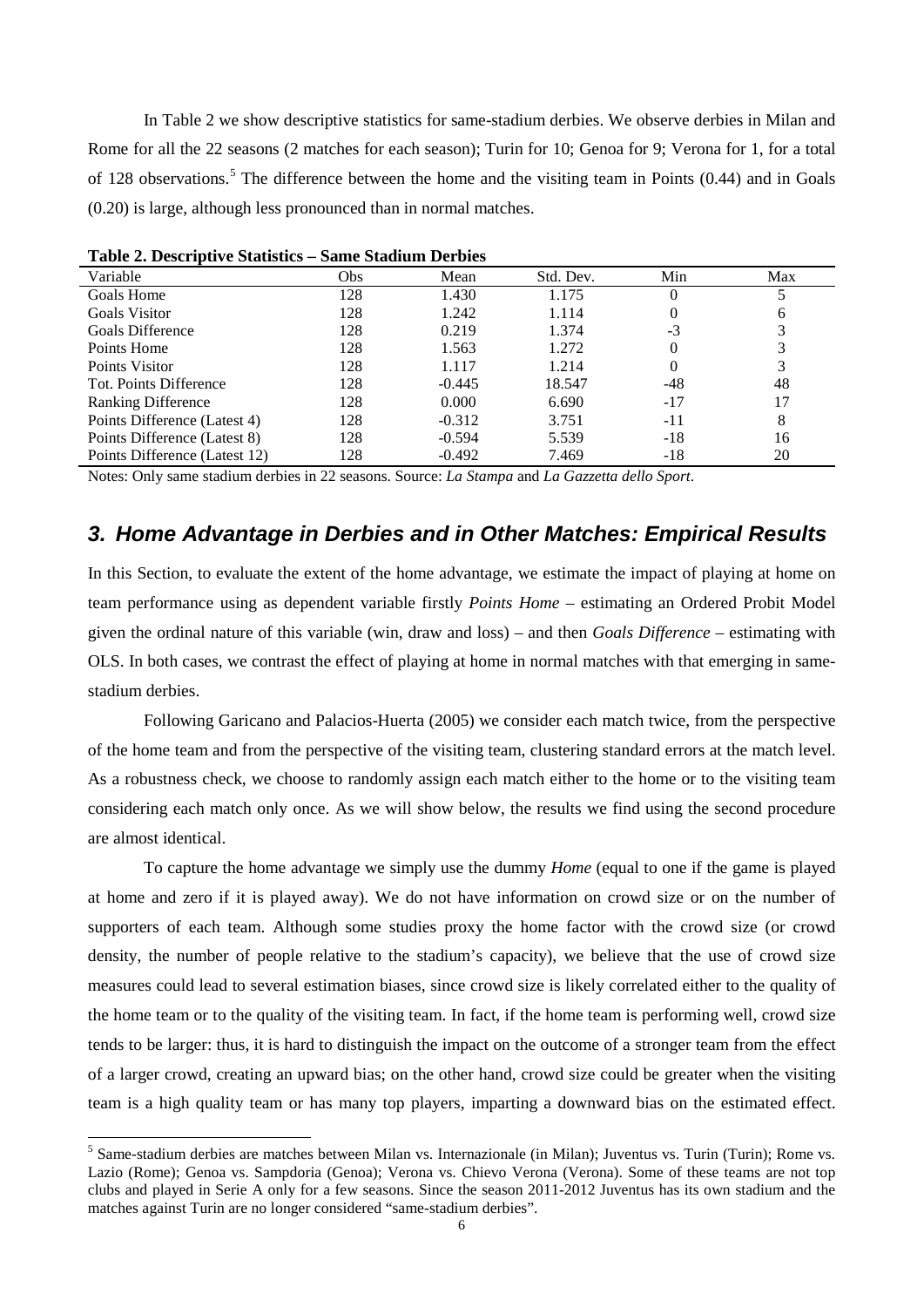Using simply the dummy *Home* we avoid these problems, since *Home* is assigned randomly and is not related to the quality of the teams or to other unobservable factors.<sup>[6](#page-7-0)</sup>

In Table 3 we estimate a model for *Points* with Ordered Probit, considering all the matches played in 22 seasons (7398). In the last row of Table 3 we report the marginal effects of *Home* for the outcome of win. In column (1) the effect of playing at home is estimated without adding other explanatory variables. We find that the impact is strong and highly significant (*t*-stat is around 25). On the basis of the marginal effects, playing at home causes an increase in the probability of winning the match of about 23 percentage points.

In column (2) we control for *Total Points Difference* (the difference of points earned by the two teams in the season excluding the current match). We show that the difference in the points earned constitutes a strong predictor of the current team performance. The variable *Home* has a slightly stronger effect with respect to the first specification: the probability of winning if playing at home is 26 percentage points higher.

We find almost the same results for the home advantage in column (3), controlling for the *Ranking Difference* between the two teams. In columns (4) and (5), we control for the difference in points between the two opposing teams in, respectively, the latest four and eight matches. Again, we find a very strong positive effect of playing at home. The variables measuring the relative quality of the teams have always the expected impact on the outcome of the match. Furthermore, we obtain very similar results using as control the variable *Points Difference (Latest 12)* (not reported).

|  |                                   |  | Table 3. Home Advantage and Team Performance for all Matches. Ordered Probit Estimates. |  |  |  |
|--|-----------------------------------|--|-----------------------------------------------------------------------------------------|--|--|--|
|  | <b>Dependent Variable: Points</b> |  |                                                                                         |  |  |  |

|                              | (1)          | (2)          | (3)           | (4)          | (5)          |
|------------------------------|--------------|--------------|---------------|--------------|--------------|
| Home                         | $0.6469***$  | $0.7424***$  | $0.7417***$   | $0.7001***$  | $0.7211***$  |
|                              | (0.0267)     | (0.0276)     | (0.0279)      | (0.0275)     | (0.0277)     |
| Tot. Points Difference       |              | $0.0224***$  |               |              |              |
|                              |              | (0.0007)     |               |              |              |
| <b>Ranking Difference</b>    |              |              | $-0.0707$ *** |              |              |
|                              |              |              | (0.0018)      |              |              |
| Points Difference (Latest 4) |              |              |               | $0.0639***$  |              |
|                              |              |              |               | (0.0037)     |              |
| Points Difference (Latest 8) |              |              |               |              | $0.0564***$  |
|                              |              |              |               |              | (0.0025)     |
| Cut1                         | $-0.0705***$ | $-0.0617***$ | $-0.0834***$  | $-0.0531***$ | $-0.0514***$ |
|                              | (0.0146)     | (0.0151)     | (0.0154)      | (0.0150)     | (0.0151)     |
| Cut2                         | $0.7174***$  | $0.8041***$  | $0.8252***$   | $0.7532***$  | $0.7725***$  |
|                              | (0.0160)     | (0.0170)     | (0.0173)      | (0.0166)     | (0.0168)     |
| <b>Observations</b>          | 14796        | 14796        | 14796         | 14382        | 14382        |
| Pseudo R-squared             | 0.036        | 0.101        | 0.132         | 0.056        | 0.070        |
| Marginal Effect of Home      | $0.2351***$  | $0.2647***$  | $0.2621***$   | $0.2532***$  | $0.2596***$  |
| for the Outcome $=$ Win      | (0.0094)     | (0.0094)     | (0.0094)      | (0.0096)     | (0.0095)     |

Notes: The Table reports Ordered Probit estimates. Standard errors (reported in parentheses) are corrected for heteroskedasticity and allowing for clustering at the match level. The symbols \*\*\*, \*\*, \* indicate that coefficients are statistically significant, respectively, at the 1, 5, and 10 percent level.

<span id="page-8-0"></span><sup>&</sup>lt;sup>6</sup> This corresponds to the reduced form of a model in which team performance is determined by the crowd support and this, in turn, is determined by playing at home.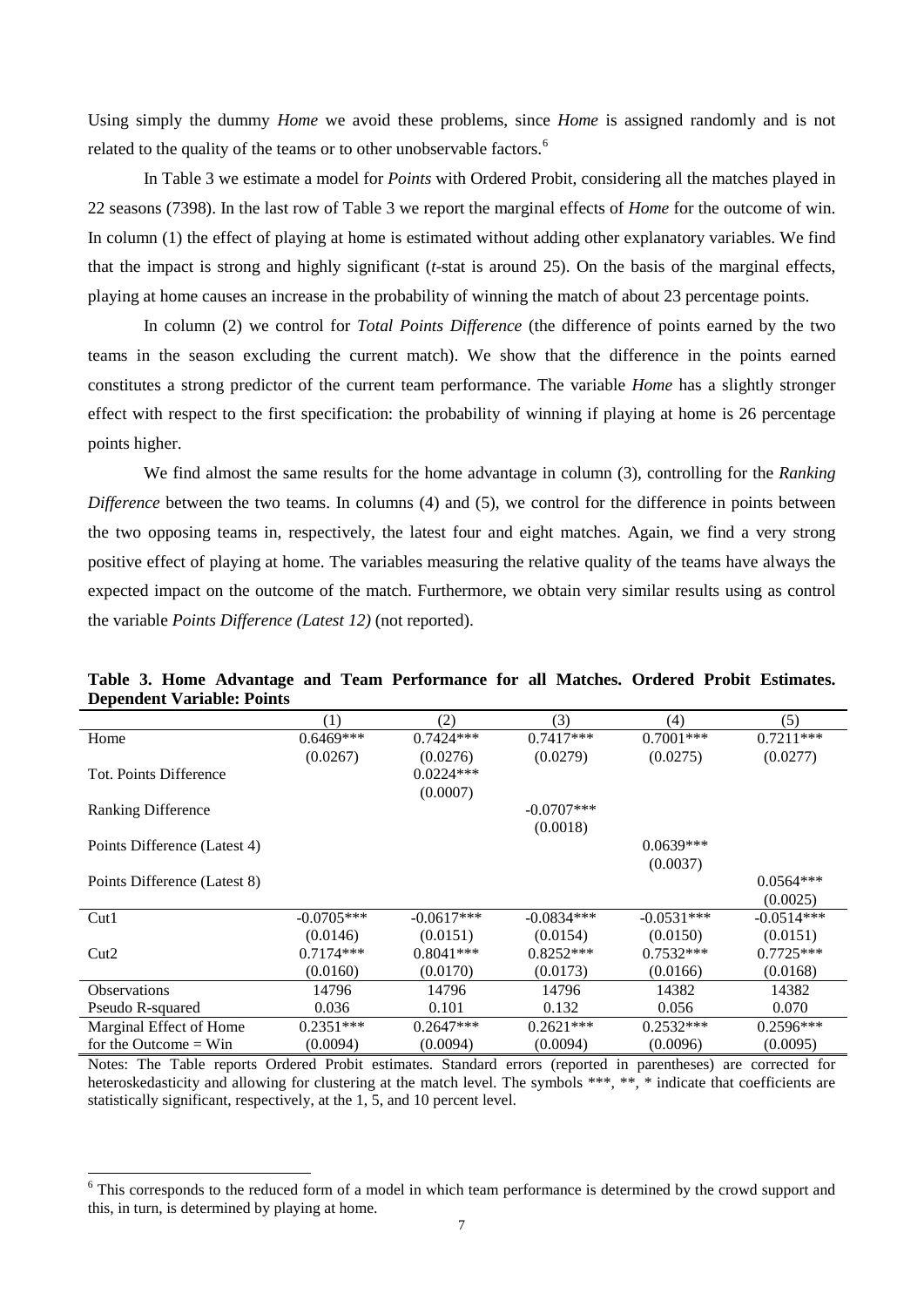As discussed in the literature, the strong impact on team performance of playing at home could be due to several factors: crowd support (referee bias or encouragement of home players), familiarity with the venue or the environment, travel fatigue for the visiting team.

To evaluate the relevance of crowd support and simultaneously isolate the effect of the other two factors contributing to the home advantage, in Table 4 we estimate the impact of playing at home focusing exclusively on same-stadium derbies (128 matches). As explained in details in Section 2, this allows us to rigorously estimate the role played by crowd support in the home advantage, by neutralizing both the effects of players' familiarity with the venue and the effects of travel fatigue. In fact, the latter factors are equivalent for the two opposing teams in a derby.

Notwithstanding a much lower number of observations (128 instead of 7,398) we find a strong and significant effect of playing at home. The coefficient on *Home* ranges between 0.41 to 0.45, significant at the 5 percent level. In terms of marginal effects (the last row of Table 4), we show that playing at home in local derbies increases the probability of winning of about 15-16 percentage points.

Estimation results point out a sizable difference in the extent of the home advantage in normal matches with respect to same-stadium derbies: the home advantage is larger in normal matches of about 8-10 percentage points in terms of probability of winning the match. Therefore, one might speculate that the crowd support effect contributes for about 60% (15 points out of 25) to the home advantage, whereas both familiarity and travel fatigue account for the remaining 40%.

| °                            |             |             |              |             |             |
|------------------------------|-------------|-------------|--------------|-------------|-------------|
|                              | (1)         | (2)         | (3)          | (4)         | (5)         |
| Home                         | $0.4090**$  | $0.4382**$  | $0.4437**$   | $0.4276**$  | $0.4510**$  |
|                              | (0.2010)    | (0.2029)    | (0.2045)     | (0.2041)    | (0.2061)    |
| Tot. Points Difference       |             | $0.0149***$ |              |             |             |
|                              |             | (0.0057)    |              |             |             |
| <b>Ranking Difference</b>    |             |             | $-0.0588***$ |             |             |
|                              |             |             | (0.0145)     |             |             |
| Points Difference (Latest 4) |             |             |              | 0.0242      |             |
|                              |             |             |              | (0.0274)    |             |
| Points Difference (Latest 8) |             |             |              |             | 0.0283      |
|                              |             |             |              |             | (0.0176)    |
| Cut1                         | $-0.2171*$  | $-0.2176*$  | $-0.2311**$  | $-0.2093*$  | $-0.2009*$  |
|                              | (0.1122)    | (0.1136)    | (0.1149)     | (0.1128)    | (0.1132)    |
| Cut2                         | $0.6261***$ | $0.6559***$ | $0.6750***$  | $0.6370***$ | $0.6519***$ |
|                              | (0.1195)    | (0.1219)    | (0.1238)     | (0.1218)    | (0.1235)    |
| <b>Observations</b>          | 256         | 256         | 256          | 256         | 256         |
| Pseudo R-squared             | 0.015       | 0.040       | 0.065        | 0.018       | 0.023       |
| Marginal Effect of Home      | $0.1479**$  | $0.1579**$  | $0.1587**$   | $0.1550**$  | $0.1632**$  |
| for the Outcome $=$ Win      | (0.0705)    | (0.0720)    | (0.0720)     | (0.0728)    | (0.0732)    |

**Table 4. Home Advantage in Derbies. Ordered Probit Estimates. Dependent Variable: Points**

Notes: The Table reports Ordered Probit estimates. Standard errors (reported in parentheses) are corrected for heteroskedasticity and allowing for clustering at the match level. The symbols \*\*\*, \*\*, \* indicate that coefficients are statistically significant, respectively, at the 1, 5, and 10 percent level.

To check whether our results are affected by the use of two observations for each match, in Table 5 we report the estimates of the coefficient on *Home* using only one observation for each match, randomly assigning the match to the perspective of the home or the visiting team. Comparing respectively the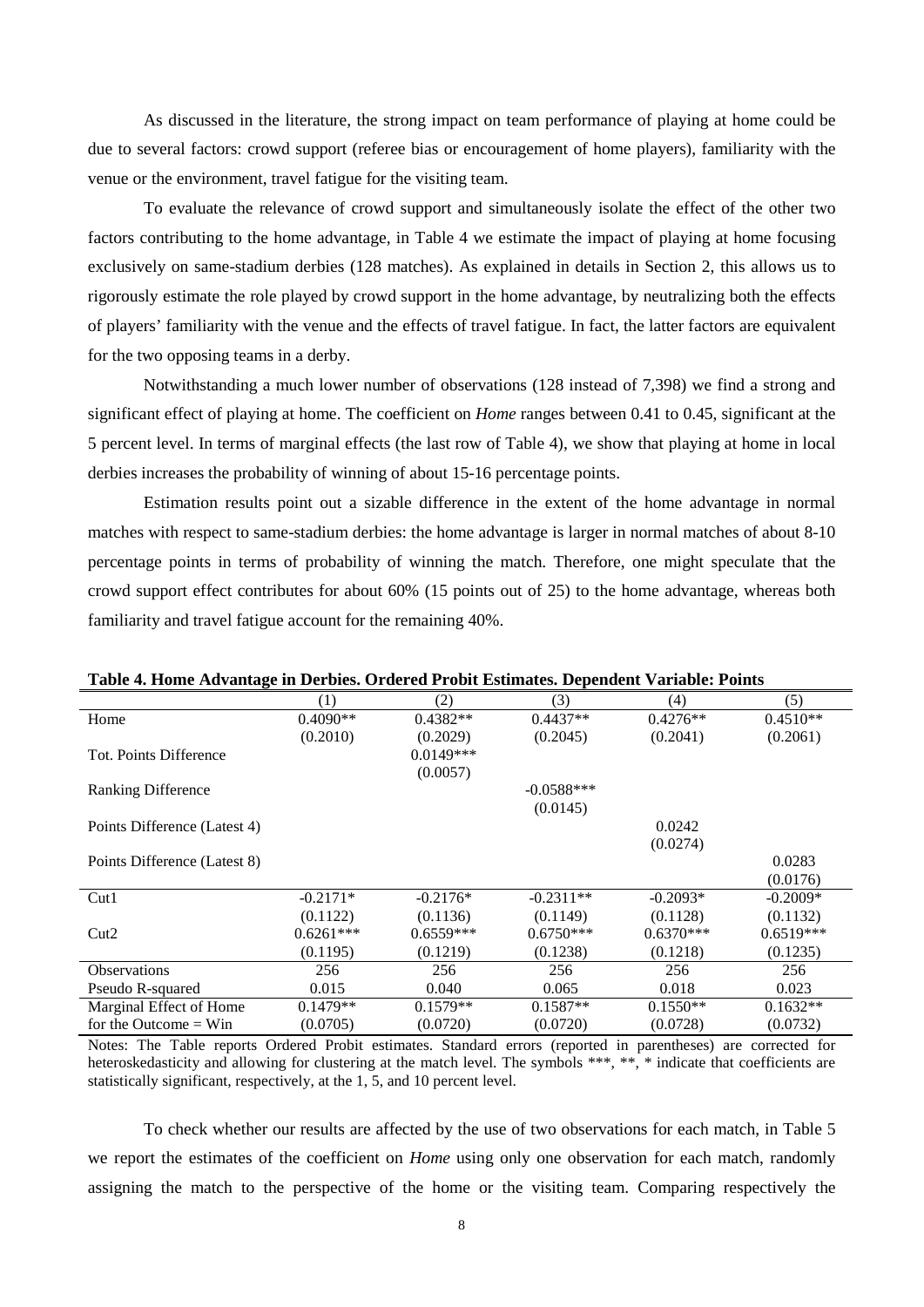coefficients on the first row of Table 5 with the coefficients on *Home* in Table 3 and the coefficients in the second row of Table 5 with the coefficients of Table 4, we show that the results (both in terms of the magnitude of coefficients and standard errors) are almost identical following the two alternative procedures.

| Table 5. Home Advantage in Normal Matches and Derbies Using One Observation for Each Match |             |             |             |              |             |  |  |  |  |
|--------------------------------------------------------------------------------------------|-------------|-------------|-------------|--------------|-------------|--|--|--|--|
|                                                                                            |             | (2)         | (3)         | (4)          |             |  |  |  |  |
| Home (All Matches)                                                                         | $0.6469***$ | $0.7426***$ | $0.7419***$ | $0.7001$ *** | $0.7213***$ |  |  |  |  |
|                                                                                            | (0.0267)    | (0.0276)    | (0.0278)    | (0.0275)     | (0.0277)    |  |  |  |  |
|                                                                                            |             |             |             |              |             |  |  |  |  |
| Home (Derbies)                                                                             | $0.3965**$  | $0.4267**$  | $0.4332**$  | $0.4148**$   | $0.4391**$  |  |  |  |  |
|                                                                                            | (0.2020)    | (0.2039)    | (0.2056)    | (0.2052)     | (0.2069)    |  |  |  |  |

Notes: The Table reports Ordered Probit estimates. In the first row we report only the coefficient on Home using the same specifications as in Table 3. In the second row we report the coefficient using the same specifications as in Table 4. Standard errors (reported in parentheses) are corrected for heteroskedasticity. The symbols \*\*\*, \*\*, \* indicate that coefficients are statistically significant, respectively, at the 1, 5, and 10 percent level.

To better evaluate the difference in the home advantage between same-stadium derbies and normal matches, we first build a dummy *Derby* equal to one for same-stadium derbies and 0 otherwise. Then, in Table 6 we use all the observations, including an interaction between *Derby* and *Home*, to estimate the difference between the home advantage enjoyed in normal matches and the home advantage in derbies. In these estimates, *Home* measures the effect of playing at home in normal matches, whereas the combination of *Home* and *Home\*Derby* gives the effect of playing at home in derbies.

| Table 6. Home Advantage: Joint Estimates with Interactions. Ordered Probit Estimates. Dependent |  |  |  |
|-------------------------------------------------------------------------------------------------|--|--|--|
| <b>Variable: Points</b>                                                                         |  |  |  |

|                              | (1)          | (2)          | (3)          | (4)           | (5)          |
|------------------------------|--------------|--------------|--------------|---------------|--------------|
| Home                         | $0.6513***$  | $0.7477***$  | 0.7489***    | $0.7046***$   | $0.7251***$  |
|                              | (0.0270)     | (0.0279)     | (0.0281)     | (0.0278)      | (0.0279)     |
| Derby                        | 0.1247       | 0.1471       | 0.1531       | 0.1252        | 0.1172       |
|                              | (0.0991)     | (0.1041)     | (0.1042)     | (0.1015)      | (0.1026)     |
| Home*Derby                   | $-0.2493$    | $-0.2942$    | $-0.3067$    | $-0.2504$     | $-0.2344$    |
|                              | (0.1982)     | (0.2082)     | (0.2082)     | (0.2031)      | (0.2053)     |
| Tot. Points Difference       |              | $0.0224***$  |              |               |              |
|                              |              | (0.0007)     |              |               |              |
| <b>Ranking Difference</b>    |              |              | $-0.0710***$ |               |              |
|                              |              |              | (0.0018)     |               |              |
| Points Difference (Latest 4) |              |              |              | $0.0639***$   |              |
|                              |              |              |              | (0.0037)      |              |
| Points Difference (Latest 8) |              |              |              |               | $0.0564***$  |
|                              |              |              |              |               | (0.0025)     |
| Cut1                         | $-0.0684***$ | $-0.0591***$ | $-0.0804***$ | $-0.0509$ *** | $-0.0495***$ |
|                              | (0.0147)     | (0.0152)     | (0.0155)     | (0.0151)      | (0.0152)     |
| Cut2                         | $0.7197***$  | $0.8069***$  | $0.8292***$  | $0.7556***$   | $0.7745***$  |
|                              | (0.0161)     | (0.0171)     | (0.0174)     | (0.0167)      | (0.0169)     |
| <b>Observations</b>          | 14796        | 14796        | 14796        | 14382         | 14382        |
| Pseudo R-squared             | 0.036        | 0.101        | 0.133        | 0.056         | 0.071        |
| Home (no Derbies)            | $0.2369***$  | $0.2666***$  | $0.2645***$  | $0.2547***$   | $0.2610***$  |
|                              | (0.0095)     | (0.0095)     | (0.0095)     | (0.0096)      | (0.0096)     |
| Home (in Derbies)            | $0.1476**$   | $0.1636**$   | $0.1581**$   | $0.1659**$    | $0.1783**$   |
|                              | (0.0713)     | (0.0734)     | (0.0728)     | (0.0724)      | (0.0727)     |

Notes: The Table reports Ordered Probit estimates. Standard errors (reported in parentheses) are corrected for heteroskedasticity and allowing for clustering at the match level. The symbols \*\*\*, \*\*, \* indicate that coefficients are statistically significant, respectively, at the 1, 5, and 10 percent level.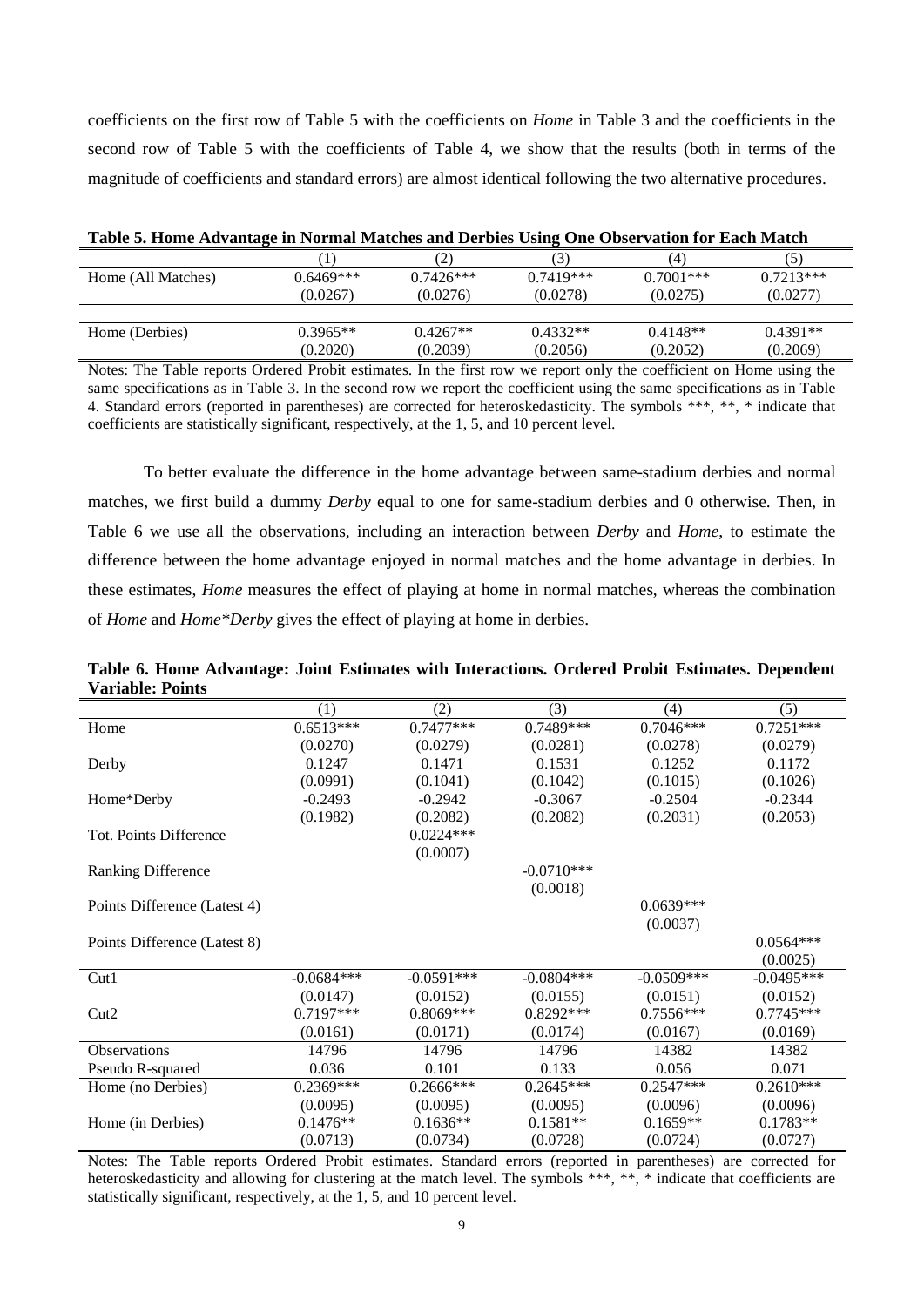Although the statistical significance of the interaction is not strong (the *p*-value ranges between 0.14 to 0.20), the evidence suggests that in derbies a lower home advantage emerges. In the joint estimations, we find – in line with separate estimates obtained in Tables 3 and 4 – that the marginal effects of winning if playing at home are equal to about 25 percentage points for normal matches and 16 points for derbies (last two rows in Table 6).

#### *3.1. Using Alternative Measures of Performance: Goals Difference*

To check the robustness of our findings, in Tables 7 and 8 we evaluate the impact of playing at home on an alternative measure of team performance, *Goals Difference*, instead of *Points*.

Using all the matches, we estimate with OLS the same specifications of Table  $4.^7$  $4.^7$ . We find that playing at home increases the *Goals Difference* for the home team from 0.87 to 0.92 according to the specification (*t*-stat is always above 25).

|                              | $\left(1\right)$ | (2)          | (3)          | (4)          | (5)          |
|------------------------------|------------------|--------------|--------------|--------------|--------------|
| Home                         | $0.8700***$      | $0.9096***$  | $0.8687***$  | $0.9161***$  | $0.9231***$  |
|                              | (0.0343)         | (0.0316)     | (0.0306)     | (0.0339)     | (0.0332)     |
| Tot. Points Difference       |                  | $0.0281***$  |              |              |              |
|                              |                  | (0.0007)     |              |              |              |
| <b>Ranking Difference</b>    |                  |              | $-0.0833***$ |              |              |
|                              |                  |              | (0.0018)     |              |              |
| Points Difference (Latest 4) |                  |              |              | $0.0877***$  |              |
|                              |                  |              |              | (0.0045)     |              |
| Points Difference (Latest 8) |                  |              |              |              | $0.0754***$  |
|                              |                  |              |              |              | (0.0028)     |
| Constant                     | $-0.4350***$     | $-0.4548***$ | $-0.4344***$ | $-0.4581***$ | $-0.4616***$ |
|                              | (0.0171)         | (0.0158)     | (0.0153)     | (0.0169)     | (0.0166)     |
| <b>Observations</b>          | 14796            | 14796        | 14796        | 14382        | 14382        |
| <b>Adjusted R-squared</b>    | 0.080            | 0.218        | 0.266        | 0.125        | 0.159        |

**Table 7. Home Advantage in Goals Difference. All matches. OLS Estimates**

Notes: The Table reports OLS estimates. Standard errors (reported in parentheses) are corrected for heteroskedasticity and allowing for clustering at the match level. The symbols \*\*\*, \*\*, \* indicate that coefficients are statistically significant, respectively, at the 1, 5, and 10 percent level.

As regards the home advantage in same-stadium derbies, we find in Table 8 that there is a strong and significant effect of about 0.44 goals more for the home team (almost significant at the 5 percent level), although the magnitude tends to be smaller than in normal matches.

 <sup>7</sup> We set *Goals Difference* equal to 3 if it is above 3 (in 3% of the sample) to attenuate the influence of outliers.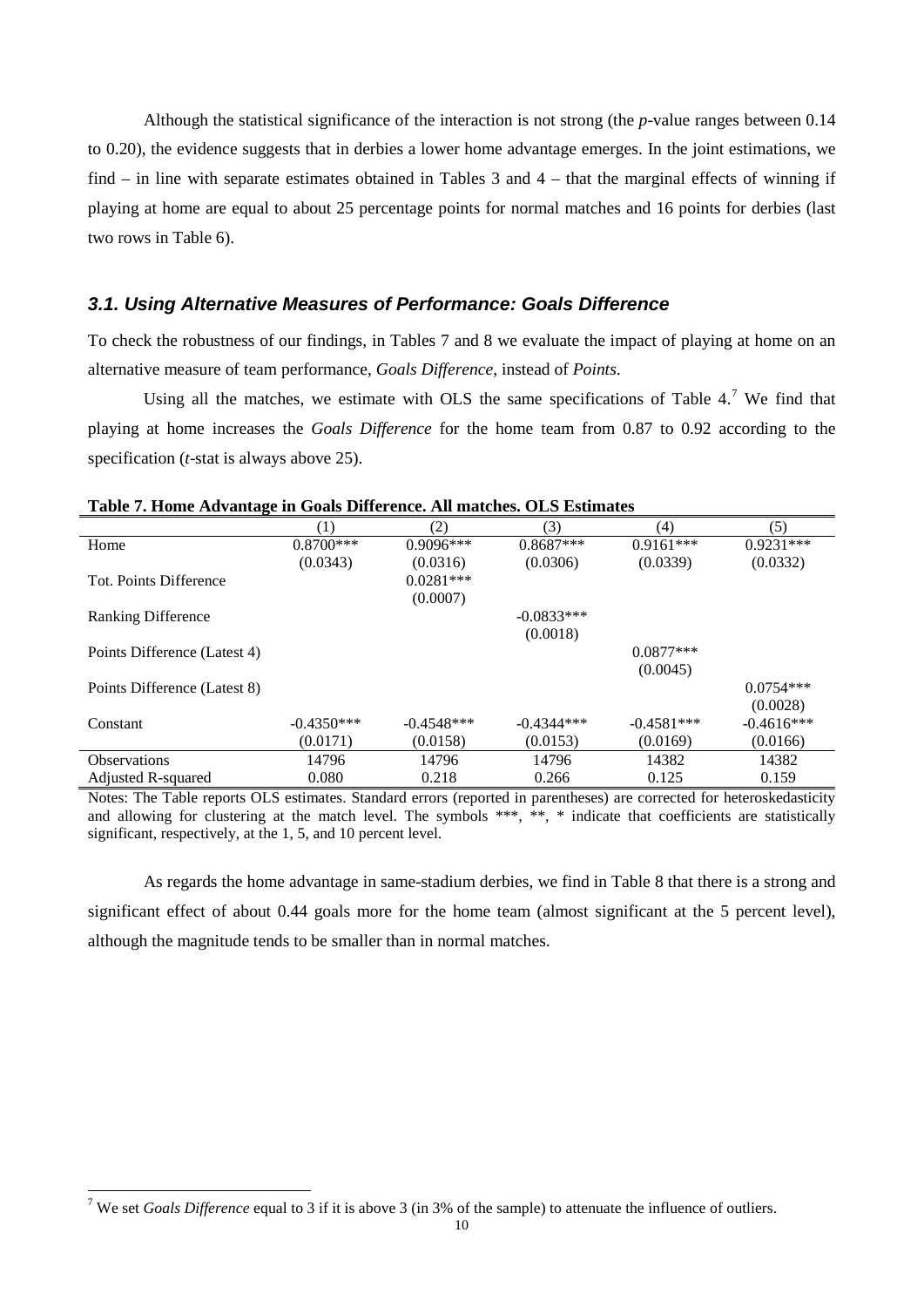| -9- --- --                   |            |            |              |            |            |  |  |  |  |
|------------------------------|------------|------------|--------------|------------|------------|--|--|--|--|
|                              | (1)        | (2)        | (3)          | (4)        | (5)        |  |  |  |  |
| Home                         | $0.4375*$  | $0.4498*$  | $0.4401*$    | $0.4308*$  | $0.4557*$  |  |  |  |  |
|                              | (0.2434)   | (0.2386)   | (0.2346)     | (0.2439)   | (0.2435)   |  |  |  |  |
| Tot. Points Difference       |            | $0.0139**$ |              |            |            |  |  |  |  |
|                              |            | (0.0062)   |              |            |            |  |  |  |  |
| <b>Ranking Difference</b>    |            |            | $-0.0558***$ |            |            |  |  |  |  |
|                              |            |            | (0.0148)     |            |            |  |  |  |  |
| Points Difference (Latest 4) |            |            |              | $-0.0108$  |            |  |  |  |  |
|                              |            |            |              | (0.0352)   |            |  |  |  |  |
| Points Difference (Latest 8) |            |            |              |            | 0.0153     |  |  |  |  |
|                              |            |            |              |            | (0.0205)   |  |  |  |  |
| Constant                     | $-0.2188*$ | $-0.2249*$ | $-0.2201*$   | $-0.2154*$ | $-0.2278*$ |  |  |  |  |
|                              | (0.1217)   | (0.1193)   | (0.1173)     | (0.1219)   | (0.1218)   |  |  |  |  |
| <b>Observations</b>          | 256        | 256        | 256          | 256        | 256        |  |  |  |  |
| <b>Adjusted R-squared</b>    | 0.021      | 0.052      | 0.090        | 0.018      | 0.021      |  |  |  |  |

**Table 8. Home Advantage in Goals Difference in Same-Stadium Derbies. OLS Estimates**

Notes: The Table reports OLS estimates. Standard errors (reported in parentheses) are corrected for heteroskedasticity and allowing for clustering at the match level. The symbols \*\*\*, \*\*, \* indicate that coefficients are statistically significant, respectively, at the 1, 5, and 10 percent level.

All our estimates consistently show that home teams enjoy a sizable advantage also in same-stadium derbies, when the differences in players' familiarity with the stadium and travel fatigue are neutralized. This points to an effect of crowd support for the home team, enjoying a larger number of supporters when playing at home in local derbies.

It remains to be seen whether the crowd affects the match outcome mainly through the encouragement of players or through its influence on the referee's decisions. In the next section we try to investigate the possible impact of home supporters on some referees' decisions.

#### *4. Home Crowd Support and Referees' Decisions*

To evaluate the effects of home crowd support on referees' behavior, we consider some relevant discretionary decisions of officials for the home and visiting teams: awarding yellow cards, red cards and penalties. The data on these decisions have been gathered only for derbies, since they are not readily available and need to be collected one-by-one for each match.

Descriptive statistics for referee's decisions are reported in Table 9. In each match, referees award on average 2.69 yellow cards, 0.27 red cards and 0.17 penalties. Home teams seem to receive more favorable treatments: penalties are awarded significantly more often to the home team; red cards are given significantly more to the visiting team, while yellow cards awarded to the home and to the visiting team are not significantly different.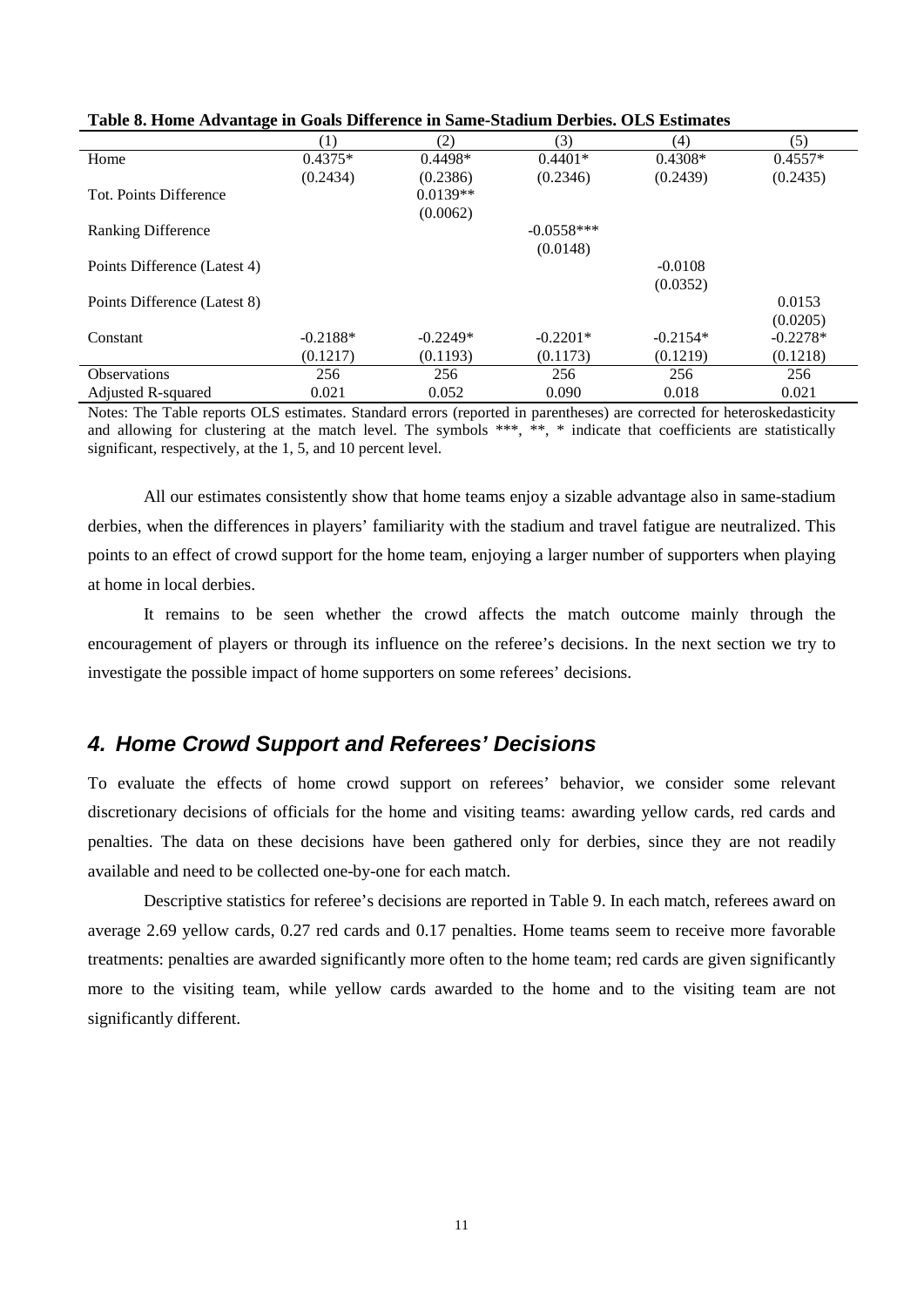| Variable                          | Obs | Mean     | Std. Dev. | Min | Max |  |
|-----------------------------------|-----|----------|-----------|-----|-----|--|
| <b>Yellow Cards: Home</b>         | 128 | 2.648    | 1.220     | 0   | 6   |  |
| <b>Yellow Cards: Visiting</b>     | 128 | 2.727    | 1.424     | 0   | 8   |  |
| Red Cards: Home                   | 128 | 0.227    | 0.456     | 0   | 2   |  |
| Red Cards: Visiting               | 128 | 0.313    | 0.599     | 0   | 3   |  |
| Penalties: Home                   | 128 | 0.195    | 0.436     | 0   | 2   |  |
| Penalties: Visiting               | 128 | 0.148    | 0.399     | 0   | 2   |  |
| Disciplinary Sanctions Difference | 128 | $-0.336$ | 2.178     | -8  | 5   |  |
| Penalties Difference              | 128 | 0.047    | 0.515     | -2  | 2   |  |
| Referee's Decisions               | 128 | 0.477    | 2.834     | -8  | 9   |  |

**Table 9. Descriptive Statistics: Referee's Decisions in Derbies**

Source: *La Stampa* and *La Gazzetta dello Sport*.

In order to use a synthetic measure of referee disciplinary sanctions, we build a variable *Disciplinary Sanctions Difference* as:

> (Yellow Card Visiting + 3<sup>\*</sup> Red Card Visiting) *Disciplinary Santions Difference* = (Yellow Card Home + 3\* Red Card Home) -

in which we take the difference of the number of disciplinary sanctions between the home and visiting team, weighting red cards three times as yellow cards (given that a red card entails that the player is sent off and his team must continue the game with one less player).

Using OLS, we estimate whether there is a significant difference in disciplinary sanctions between the home team and the visiting team. In columns (1), (2) and (3) of Table 10, in which we include, respectively, no controls, a control for *Total Points Difference*, and a control for *Ranking Difference*, we show that the home team is awarded significantly less disciplinary sanctions by referees than the visiting team.

To give account of all referees' decisions (disciplinary sanctions and penalties) we also build the variable *Referee's Decisions Difference* as:

> (3\* PenaltiesVisiting − Yellow Card Visiting − 3\* Red Card Visiting) *Referee Decisions Difference* = (3\* PenaltiesHome – Yellow Card Home – 3\* Red Card Home) -

in which in this case penalties awarded to the home team enter positively while yellow and red cards for the home team enter negatively (and vice versa for the visiting team). Moreover, penalties and red cards are weighted three times as yellow cards (using alternative weights leads to very similar results). Positive values of the variable *Referee's Decisions Difference* represents decisions favoring the home team and vice versa.

Using the same control variables of the first three columns, in specifications (4), (5) and (6) of Table 10 we show that referee's decisions in derbies tend to favor the home team, while the variables accounting for the quality of teams (*Tot. Points Difference, Ranking Difference*) do not seem to influence referees' decisions.

These findings reassuringly confirm for same-stadium derbies a well-established result (Sutter and Kocher, 2004; Garicano et al., 2005; Dawson and Dobson, 2010, among others), that is, the existence of home bias of referees which tend to penalize home teams less often than they do for visiting teams.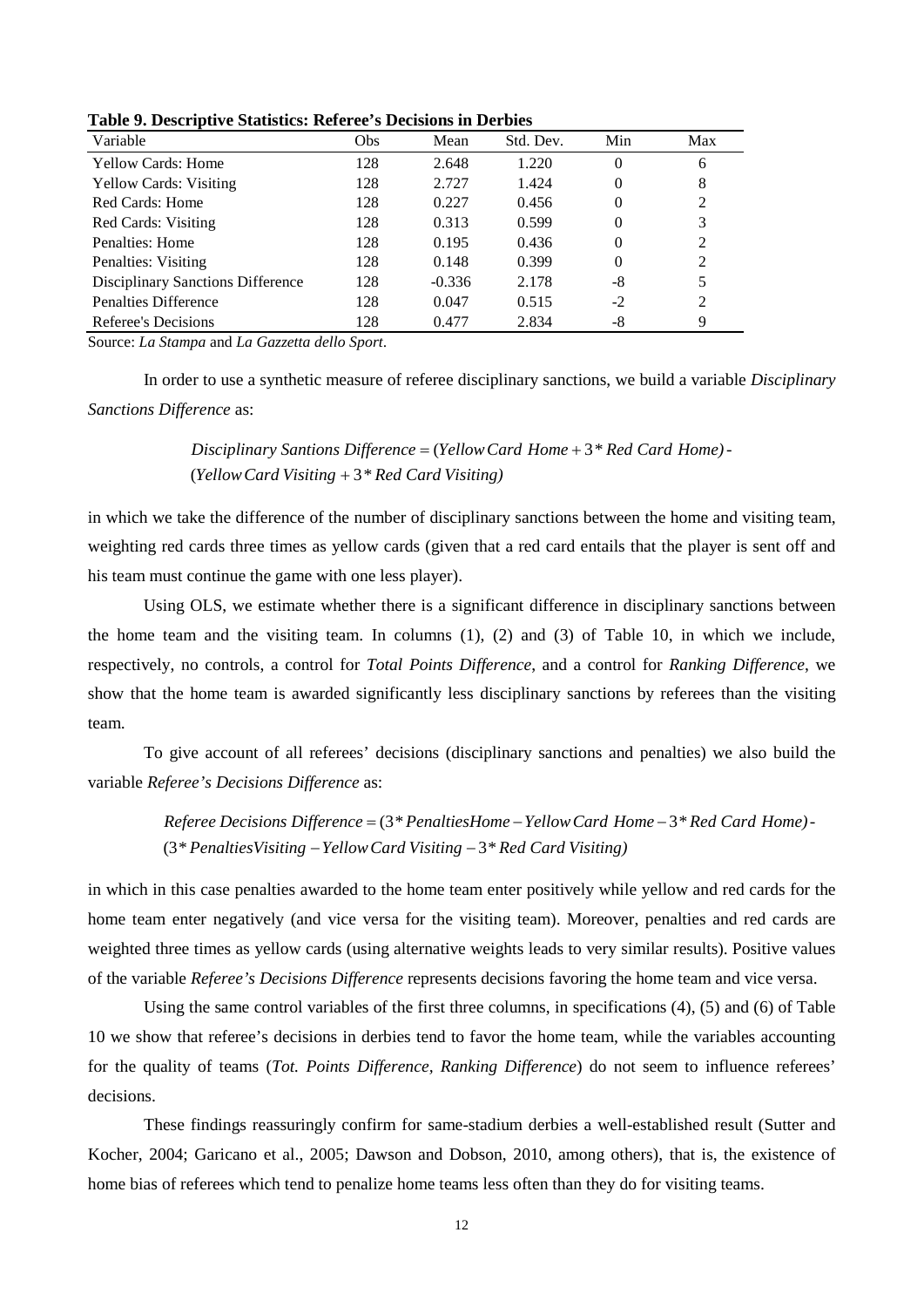|                           | (1)              | (2)          | (3)          | (4)        | (5)        | (6)        |
|---------------------------|------------------|--------------|--------------|------------|------------|------------|
|                           | Disciplinary     | Disciplinary | Disciplinary | Referee's  | Referee's  | Referee's  |
|                           | <b>Sanctions</b> | Sanctions    | Sanctions    | Decisions  | Decisions  | Decisions  |
| Home                      | $-0.6719*$       | $-0.6792*$   | $-0.6708*$   | $0.9531*$  | $0.9544*$  | $0.9523*$  |
|                           | (0.3858)         | (0.3871)     | (0.3829)     | (0.5020)   | (0.5040)   | (0.5011)   |
| Tot. Points Difference    |                  | $-0.0083$    |              |            | 0.0014     |            |
|                           |                  | (0.0107)     |              |            | (0.0126)   |            |
| <b>Ranking Difference</b> |                  |              | 0.0440       |            |            | $-0.0350$  |
|                           |                  |              | (0.0287)     |            |            | (0.0327)   |
| Constant                  | $0.3359*$        | $0.3396*$    | $0.3352*$    | $-0.4766*$ | $-0.4772*$ | $-0.4760*$ |
|                           | (0.1929)         | (0.1936)     | (0.1914)     | (0.2510)   | (0.2520)   | (0.2505)   |
| <b>Observations</b>       | 256              | 256          | 256          | 256        | 256        | 256        |
| <b>Adjusted R-squared</b> | 0.020            | 0.021        | 0.034        | 0.024      | 0.020      | 0.027      |

**Table 10. Disciplinary Sanctions and other Referee's Decisions in Derbies**

Notes: The Table reports OLS estimates. Standard errors (reported in parentheses) are corrected for heteroskedasticity and allowing for clustering at the match level. The symbols \*\*\*, \*\*, \* indicate that coefficients are statistically significant, respectively, at the 1, 5, and 10 percent level.

#### *4.1. The Impact of Playing at Home taking as Constant Referee's Decisions*

In the previous Section we have shown that the home team in same-stadium derbies, thanks to the support of the crowd, not only attain better outcomes but also tend to benefit from more favorable referee's decisions.

It would be interesting to verify if – taking as constant the penalty and disciplinary decisions of the referee – the home team receives further benefits from the support of the crowd or, alternatively, if in samestadium derbies the home advantage derives exclusively from the biased decisions of referees.

To this aim, an interesting attempt is to regress measures of teams' performance on the *Home* dummy, on measures of teams' quality, controlling, in addition, for the variable *Referee's Decisions*. In this way, the coefficient on the *Home* captures any effect of playing at home, taking as constant the potentially biased referee's decisions. If all the advantages of playing at home go through more favorable referee's decisions, we should find that the variable *Referee's Decisions* is significant in explaining performance, while *Home* should have no additional effect. On the other hand, if *Home* were significant when controlling for *Referee's Decisions*, this would imply that playing at home gives additional advantages with respect to the influence of referees' decisions.

It is worthwhile to note that this evidence can be considered only suggestive, both because we do not have a comprehensive measure of all the decisions taken by the referee in a match (off-sides, free kicks, etc.) and because referee's decisions could be themselves the consequence of higher motivation and effort provided by the home players in turn stimulated by the crowd support.

In Table 11 we use as dependent variable *Points* and we estimate with Ordered Probit the same models of Table 4 but using as additional control *Referee's Decisions*. In all the specifications we find that *Referee's Decisions* has a direct positive impact on the outcome of the match. However – taking as constant the influence of referee's decisions on the match outcome – we find that *Home* has still a positive and significant impact on *Points*.

In the last row of Table 11 we calculate the probability of winning the match if playing at home – given referee's decisions: we find that the probability increases of about 13 percentage points. Therefore,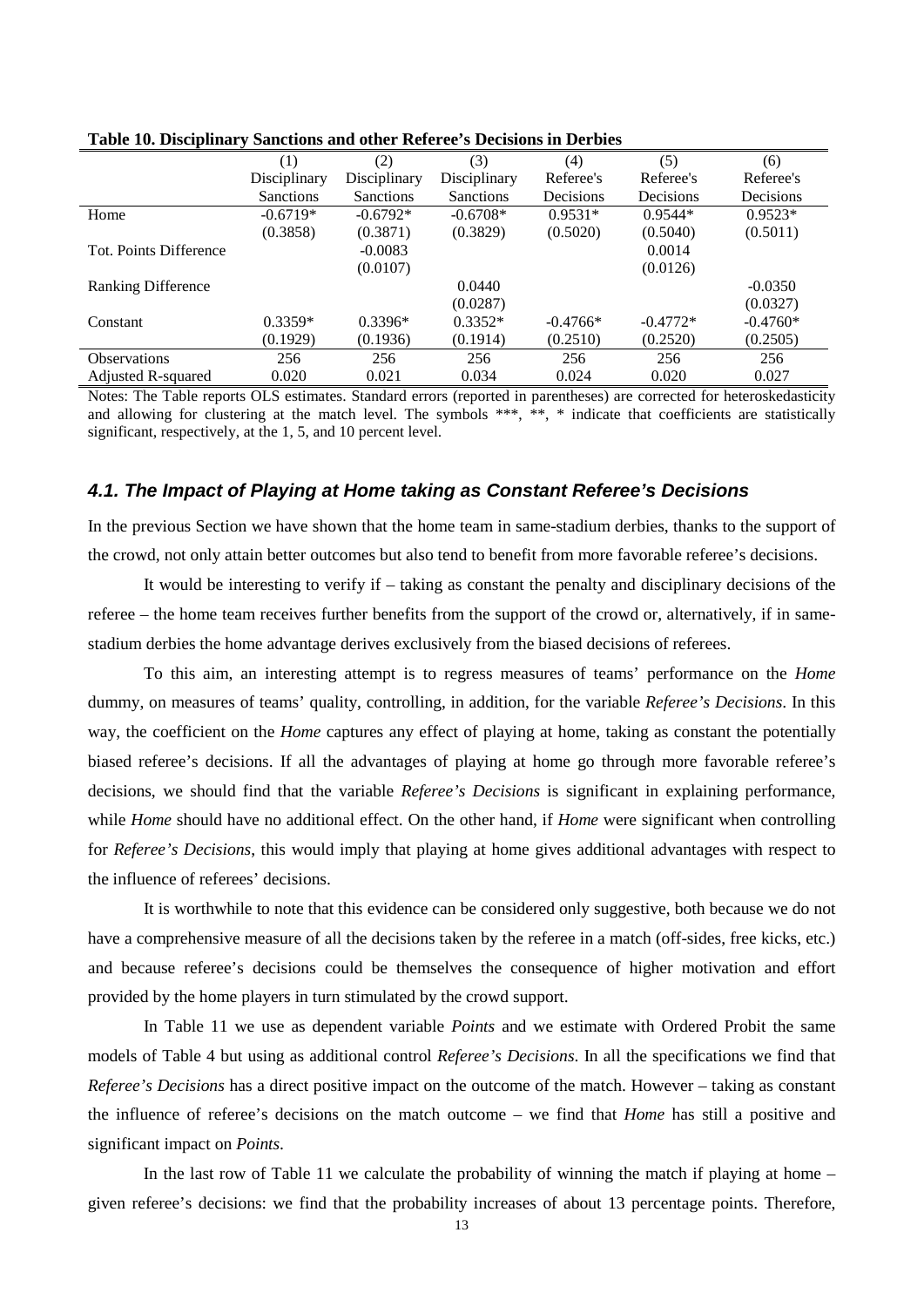taking as constant referee's decisions, we show that a large role is played by the support of the crowd, presumably through the encouragement and the motivation of players.

|                              | (1)       | (2)         | (3)          | (4)       | (5)       |
|------------------------------|-----------|-------------|--------------|-----------|-----------|
| Home                         | $0.3466*$ | $0.3763*$   | $0.3839*$    | $0.3659*$ | $0.3897*$ |
|                              | (0.2070)  | (0.2087)    | (0.2097)     | (0.2100)  | (0.2115)  |
| Referee's Decisions          | $0.0715*$ | $0.0699*$   | 0.0611       | $0.0730*$ | $0.0757*$ |
|                              | (0.0393)  | (0.0402)    | (0.0407)     | (0.0397)  | (0.0399)  |
| Tot. Points Difference       |           | $0.0148***$ |              |           |           |
|                              |           | (0.0057)    |              |           |           |
| <b>Ranking Difference</b>    |           |             | $-0.0569***$ |           |           |
|                              |           |             | (0.0146)     |           |           |
| Points Difference (Latest 4) |           |             |              | 0.0266    |           |
|                              |           |             |              | (0.0275)  |           |
| Points Difference (Latest 8) |           |             |              |           | $0.0311*$ |
|                              |           |             |              |           | (0.0173)  |
| <b>Observations</b>          | 256       | 256         | 256          | 256       | 256       |
| Pseudo R-squared             | 0.029     | 0.053       | 0.075        | 0.032     | 0.039     |
| Marginal Effect of Home      | $0.1256*$ | $0.1353*$   | $0.1371*$    | $0.1324*$ | $0.1407*$ |
| for the Outcome $=$ Win      | (0.0743)  | (0.0742)    | (0.0740)     | (0.0752)  | (0.0754)  |

| Table 11. The impact of playing at home controlling for referee's decisions. Ordered Probit Estimates. |  |
|--------------------------------------------------------------------------------------------------------|--|
| <b>Dependent variable: Points</b>                                                                      |  |

Notes: The Table reports Ordered Probit estimates. Standard errors (reported in parentheses) are corrected for heteroskedasticity and allowing for clustering at the match level. The symbols \*\*\*, \*\*, \* indicate that coefficients are statistically significant, respectively, at the 1, 5, and 10 percent level.

We find similar results in Table 12 in which we use as dependent variable *Goals Difference* (instead of *Points*) between the home and the visiting team. Similarly to Table 8 we show that playing at home increases of about 0.35 the goals difference between the two opposing teams. These effects are rather imprecisely estimated given the low number of observations (*p*-values are around 0.15). Again our estimates suggest the existence of a crowd support effect on the home advantage that arises through players' performance, in addition to the influence on referees' behavior.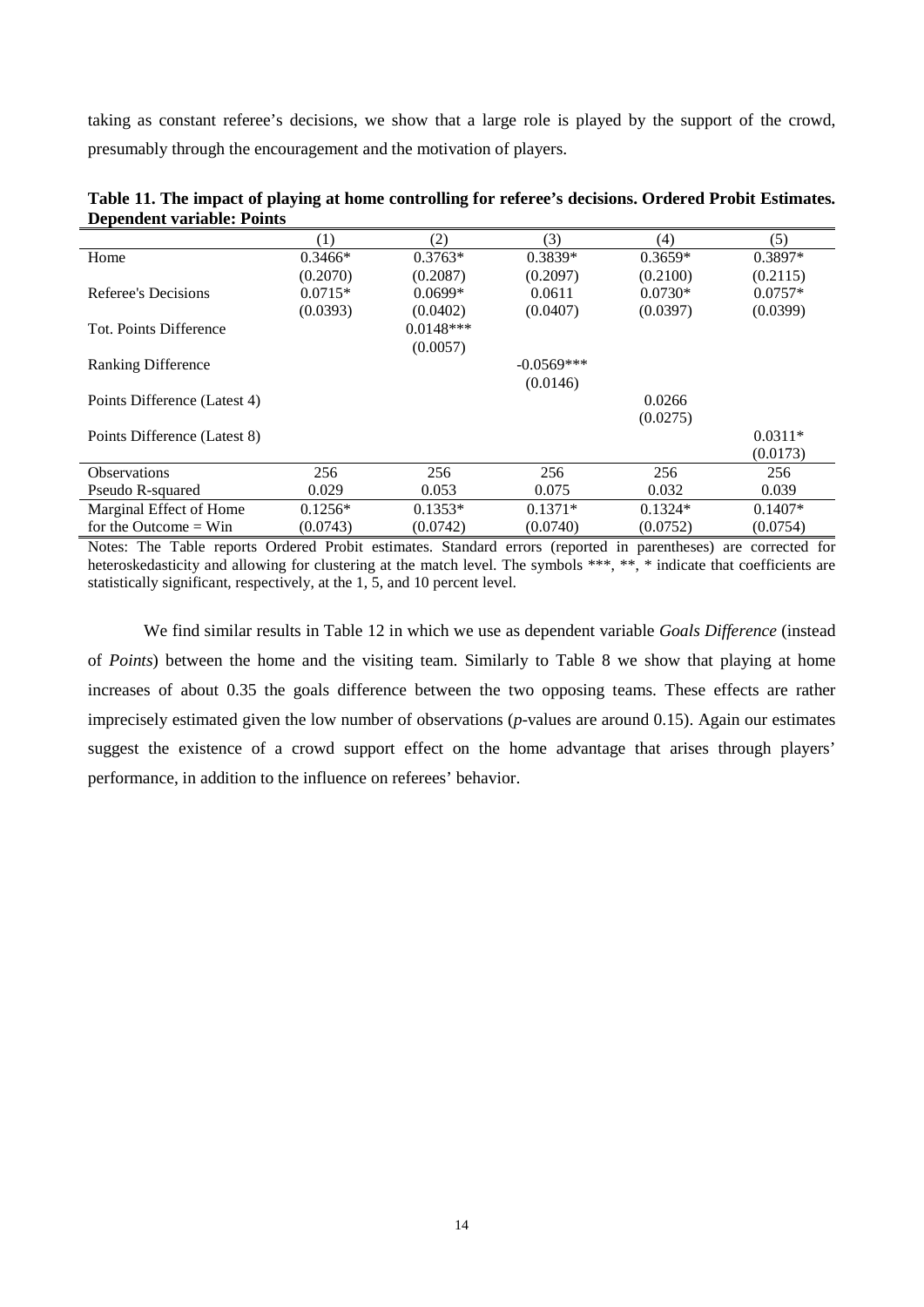| 'uluwici godio Dhiclence     |            |            |              |            |            |
|------------------------------|------------|------------|--------------|------------|------------|
|                              | (1)        | (2)        | (3)          | (4)        | (5)        |
| Home                         | 0.3378     | 0.3508     | 0.3465       | 0.3346     | 0.3581     |
|                              | (0.2490)   | (0.2438)   | (0.2400)     | (0.2484)   | (0.2481)   |
| Referee's Decisions          | $0.1046**$ | $0.1038**$ | $0.0942*$    | $0.1041**$ | $0.1074**$ |
|                              | (0.0470)   | (0.0476)   | (0.0477)     | (0.0469)   | (0.0476)   |
| Tot. Points Difference       |            | $0.0137**$ |              |            |            |
|                              |            | (0.0061)   |              |            |            |
| <b>Ranking Difference</b>    |            |            | $-0.0533***$ |            |            |
|                              |            |            | (0.0149)     |            |            |
| Points Difference (Latest 4) |            |            |              | $-0.0059$  |            |
|                              |            |            |              | (0.0345)   |            |
| Points Difference (Latest 8) |            |            |              |            | 0.0193     |
|                              |            |            |              |            | (0.0197)   |
| Constant                     | $-0.1689$  | $-0.1754$  | $-0.1730$    | $-0.1673$  | $-0.1791$  |
|                              | (0.1245)   | (0.1219)   | (0.1199)     | (0.1242)   | (0.1241)   |
| <b>Observations</b>          | 256        | 256        | 256          | 256        | 256        |
| Adjusted R-squared           | 0.063      | 0.093      | 0.125        | 0.059      | 0.065      |

**Table 12. The impact of playing at home controlling for referee's decisions. OLS Estimates. Dependent variable: Goals Difference**

Notes: The Table reports OLS estimates. Standard errors (reported in parentheses) are corrected for heteroskedasticity and allowing for clustering at the match level. The symbols \*\*\*, \*\*, \* indicate that coefficients are statistically significant, respectively, at the 1, 5, and 10 percent level.

#### *5. Concluding Remarks*

Whereas the home advantage in soccer is a well-documented phenomenon, there is little evidence on which factor plays the major role in its determination. The main mechanisms identified in the literature appear to be crowd support, familiarity with the stadium and travel fatigue, but it remains great uncertainty on whether and to what extent each of these factors contributes to the home advantage.

In this paper, in order to identify the role played by crowd support and thus to disentangle this effect from the other mechanisms contributing to the home advantage, we have focused on same-stadium derbies: these matches allow us to neutralize any factor related to players' familiarity with the stadium and to travel fatigue in influencing team performance, given that these factors are identical for the two competing teams. The only remaining difference in derbies is the proportion of supporters for the two teams, which is largely in favor of the home team, because of season ticket holders and seat reservations for home supporters.

We have found that the crowd support has a strong and significant impact on team performance in derbies: the home team scores about 0.45 goals more than the visiting team and the probability of winning of the former is about 13 percentage points higher. This impact is slightly lower in magnitude that the home advantage emerging in normal matches, suggesting that a large part of the home advantage is due to the crowd support, although a significant role is also played by players' familiarity with the stadium and travel fatigue of the visiting team.

Finally, building a measure of referee's decisions in favor of two home team, we have tentatively investigated if the support of the crowd affects the outcome of the match mainly through its impact on the referee or through the encouragement of home players. Our results suggest that both these factors are at work: referees are more prone to favor the home team, but taking as constant the referees' influence on the outcome we find that the home team tends to perform better thanks to the direct support of the crowd.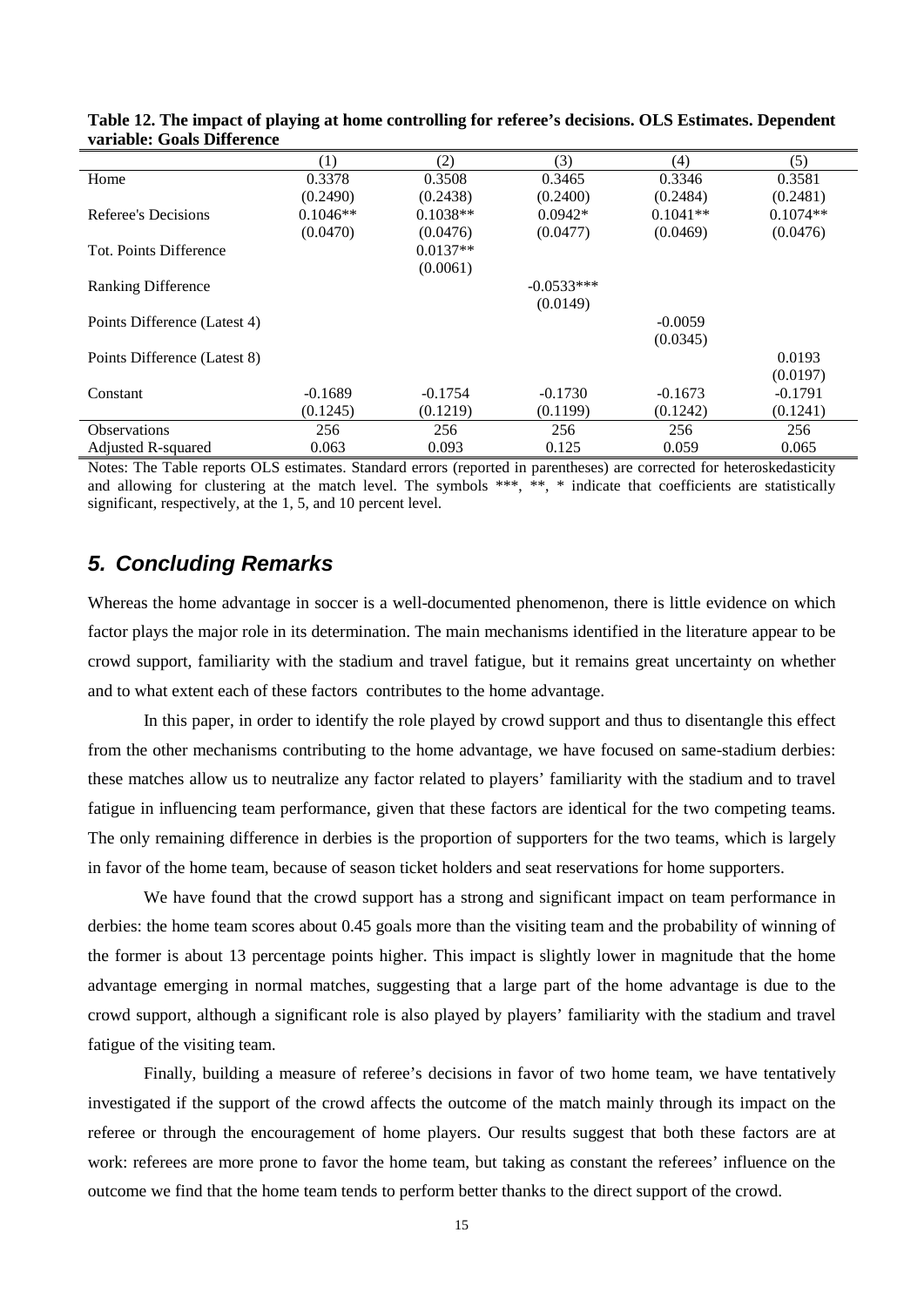#### *References*

- Agnew, G., and Carron, A. (1994). Crowd effects and the home advantage. *International Journal of Sport Psychology*, 25(1), 53-62.
- Barnett, V., and Hilditch, S. (1993). The effect of an artificial pitch surface on home team performance in football (soccer). *Journal of the Royal Statistical Society*. Series A (Statistics in Society), 39-50.
- Brown TD, Van Raalte JL, Brewer BW et al. (2002). World cup soccer home advantage. *Journal of SportBehavior*, 25(2),134-144.
- Carron, A., Loughhead, T. Bray, S. (2005), "The home advantage in sport competitions: Courneya and Carron's (1992) conceptual framework a decade later", *Journal of Sports Sciences*, 23:4, 395-407.
- Clarke, S., and Norman, J. (1995). Home ground advantage of individual clubs in English soccer. *The Statistician*, 44(4), 509-521.
- Courneya, K.S. and Carron, A. (1992). The home advantage in sport competitions: A literature review. *Journal of Sport and Exercise Psychology*, 14, 13-27.
- Dawson, P. and Dobson, S. (2010). The influence of social pressure and nationality on individual decisions: Evidence from the behaviour of referees. *Journal of Economic Psychology*, 31, 181-191.
- Dohmen, T. J. (2008). The influence of social forces: Evidence from the behavior of football referees. *Economic Inquiry*, 46, 411- 424.
- Garicano, L., Palacios-Huerta, I. and Prendergast, C. (2005). Favoritism under social pressure. *Review of Economics and Statistics*, 87, 208-16.
- Loughead, T., Carron, A., Bray, S., and Kim, A. (2003), "Facility familiarity and the home advantage in professional sports", *International Journal of Sport and Exercise Psychology*, 1(3), 264-274.
- Garicano, L., and Palacios-Huerta, I. (2005). Sabotage in tournaments: Making the beautiful game a bit less beautiful. Centre for Economic Policy Research.
- Goumas C. (2014). Home advantage in Australian soccer. *Journal of Science and Medicine in Sport*, 17(1), 119-123.
- Neave, N., and Wolfson, S. (2003). Testosterone, territoriality, and the home advantage. *Physiology and Behavior*, 78(2), 269-275.
- Nevill, A., Balmer, N., and Williams, A. (2002). The influence of crowd noise and experience upon refereeing decisions in football. *Psychology of Sport Exercise*, 3(4), 261-272.
- Nevill, A.M. and Holder, R.L. (1999). Home advantage in sport: An overview of studies on the advantage of playing at home. *Sports Med*, 4, 221-236.
- Nichols, M. (2014). The impact of visiting team travel on game outcome and biases in NFL betting markets". *Journal of Sports Economics*, 15(1) 78-96.
- Oberhofer, H., Philippovich, T., Winner, H. (2010). Distance matters in away games: Evidence from German football league. *Journal of Economic Psychology*, 31, 200-211.
- Page, K. and Page, L. (2010). Alone against the crowd: Individual differences in referees' ability to cope under pressure". *Journal of Economic Psychology*, 31, 192-199.
- Pollard R. (1986). Home advantage in soccer: a retrospective analysis. *Journal of Sports Sciences*, 4(3), 237- 248.
- Pollard, R. (1986). Home advantage in soccer: A retrospective analysis. *Journal of Sports Sciences*, 4(3), 237-248.
- Pollard, R. (2002). Evidence of a reduced home advantage when a team moves to a new stadium. *Journal of Sports Sciences*, 20, 969-973.
- Pollard, R. (2006). Worldwide regional variations in home advantage in association football. *Journal of Sports Sciences*, 24(3), 231-240.
- Pollard, R. and Pollard, G. (2005). Home advantage in soccer. A review of its existence and causes. *International Journal of Soccer and Science Journal*, 3(1), 28-38.
- Salminen, S. (1993). The effect of the audience on the home advantage. *Perceptual and Motor Skills*, 76, 1123 – 1128.
- Scoppa, V. (2008). Are subjective evaluations biased by social factors or connections? An econometric analysis of soccer referee decisions. *Empirical Economics*, 1, 123-140.
- Strauss, B. (2002). The impact of supportive spectator behavior on performance in team sports. *International Journal of Sport Psychology*, 33, 372 – 390.
- Sutter, M., and Kocher, M. (2004). Favoritism of agents The case of referees' home bias. *Journal of Economic Psychology*, 25(4), 461-469.